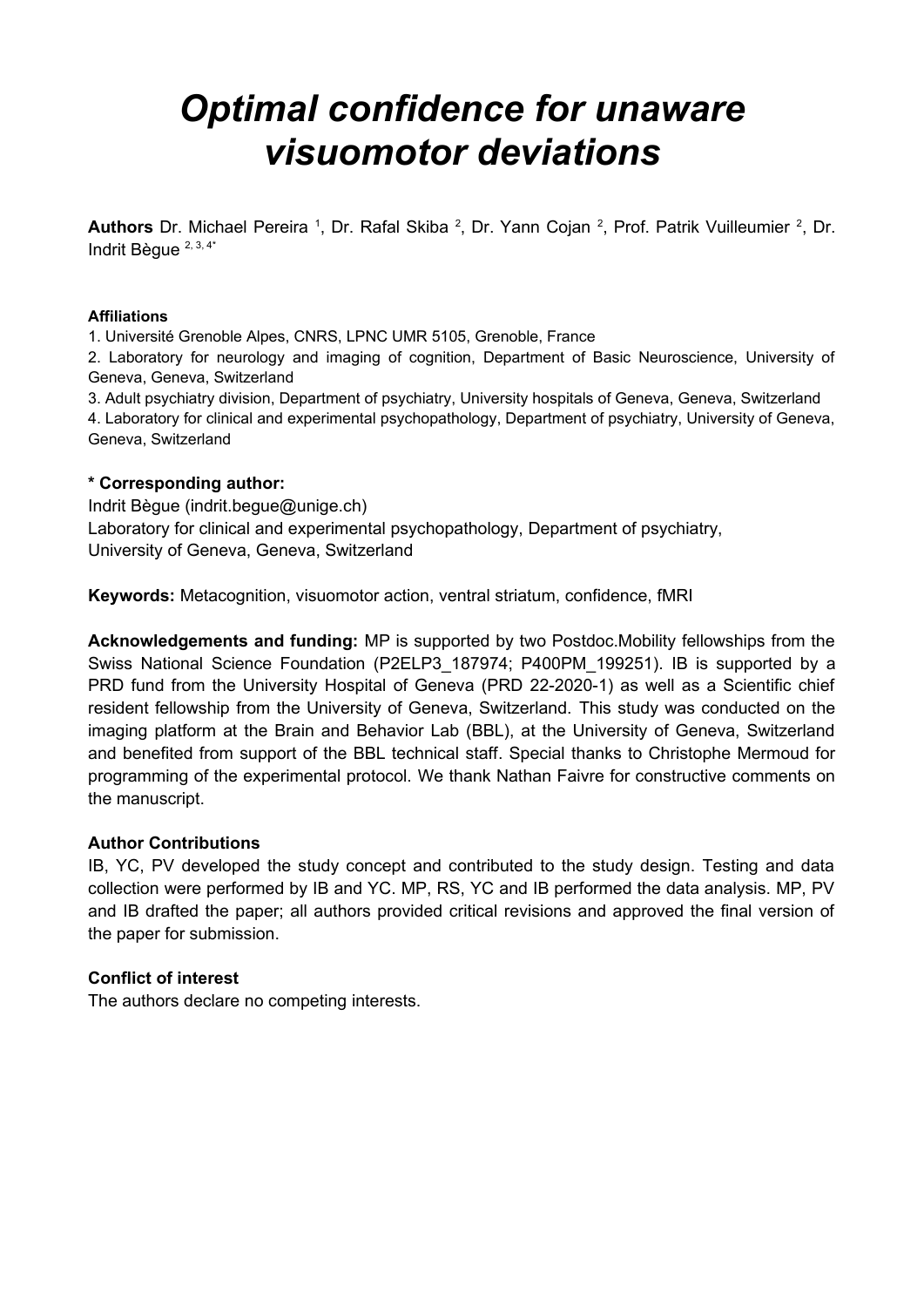# Abstract

Numerous studies have shown that humans can successfully correct deviations to ongoing movements without being aware of them, suggesting limited conscious monitoring of visuomotor performance. Here, we ask whether such limited monitoring impairs the capacity to judiciously place confidence ratings to reflect decision accuracy (metacognitive sensitivity). To this end, we recorded functional magnetic resonance imaging data while thirty-one participants reported visuomotor cursor deviations and rated their confidence retrospectively. We show that participants use a summary statistic of the unfolding visual feedback (the maximum cursor error) to detect deviations but that this information alone is insufficient to explain detection performance. The same summary statistics is used by participants to optimally adjust their confidence ratings, even for unaware deviations. At the neural level, activity in the ventral striatum tracked high confidence, whereas a broad network including the anterior prefrontal cortex encoded cursor error but not confidence, shedding new light on a role of the anterior prefrontal cortex for action monitoring rather than confidence. Together, our results challenge the notion of limited action monitoring and uncover a new mechanism by which humans optimally monitor their movements as they unfold, even when unaware of ongoing deviations.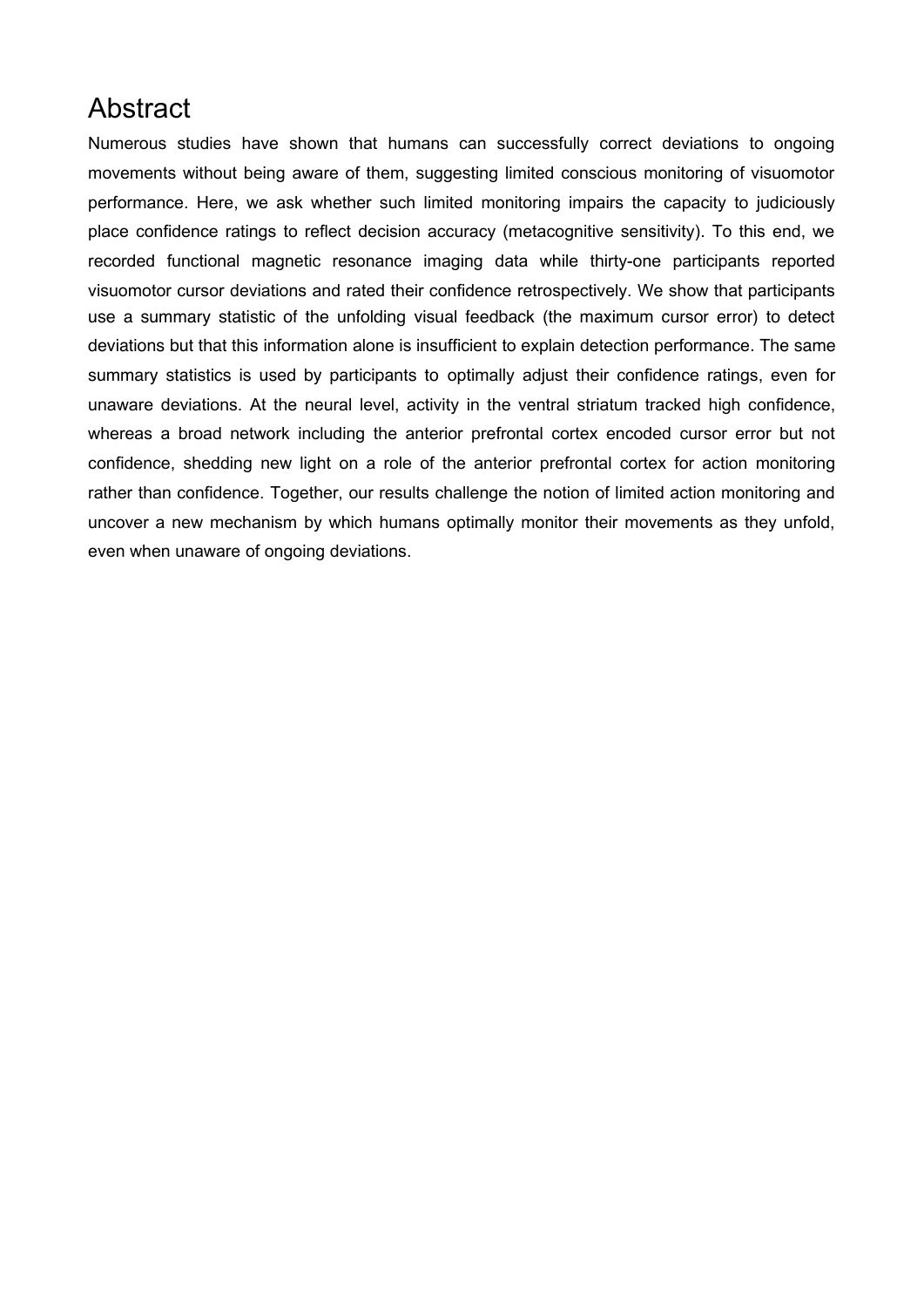### Introduction

Whether reaching for popcorn while viewing a movie or biking and enjoying the scenery, humans rely on reciprocal intricate connections between vision and motor processing to perform efficient behavior. Such visuomotor loops seem to occur mostly in the absence of awareness. Indeed, seminal work from (Fourneret & Jeannerod, 1998) showed that participants are unaware of their true hand position under imposed visuomotor deviations, although they appropriately correct all trajectories. Humans also neglect small spatial incongruences in feedback about their own movements (Farrer et al., 2008) and can reach targets that they cannot consciously report (Binsted et al., 2007) or that are displaced without them noticing (Goodale et al., 1986). These findings support the notion that participants show limited monitoring of the details of their movement, as long as their goal is achieved (Blakemore et al., 2002; Custers & Aarts, 2010; Gaveau et al., 2014)

A contradictory line of evidence comes from work on metacognition, i.e., the ability to monitor and control one's internal processes (Flavell, 1979; Koriat, 2006). The standard measure of metacognition in humans is to ask them to make a decision and subsequently rate their confidence in the accuracy of that decision. Recent studies found that participants are able to adjust confidence ratings to their actual visuomotor decisions (Sinanaj et al., 2015; Locke et al., 2020; Charles et al., 2020; Arbuzova et al., 2020) indicating appropriate metacognitive monitoring of visuomotor performance. In contrast to Fourneret & Jeannerod 's results, these studies suggest that humans appropriately monitor their visuomotor performance.

Here, we set out to better understand this contradiction by comparing metacognitive sensitivity when participants explicitly report detecting deviations in their movements and when they do not. For this, we asked thirty-one participants to make straight reaching movements with a joystick, while lying in the MRI scanner. The speed of the cursor on the screen was set so that movements lasted two seconds. We introduced visual deviations to their trajectory in 79% of the trials by applying a clockwise or counter-clockwise visuomotor rotation of the joystick-to-cursor mapping (Fourneret & Jeannerod, 1998). Participants had to correct for these deviations, detect and report them (Farrer et al., 2008), and then rate their confidence in the accuracy of their detection responses on a scale ranging from 1 = not certain to 5 = completely certain (Figure 1A). We could thus determine how visual feedback of the participants' movements is integrated into their confidence ratings, while dissociating trials for which they reported being aware of the deviations (hits) from those for which they were unaware of the deviation (misses). We then sought to identify brain regions whose activity correlated with confidence, as well as those implicated in action monitoring.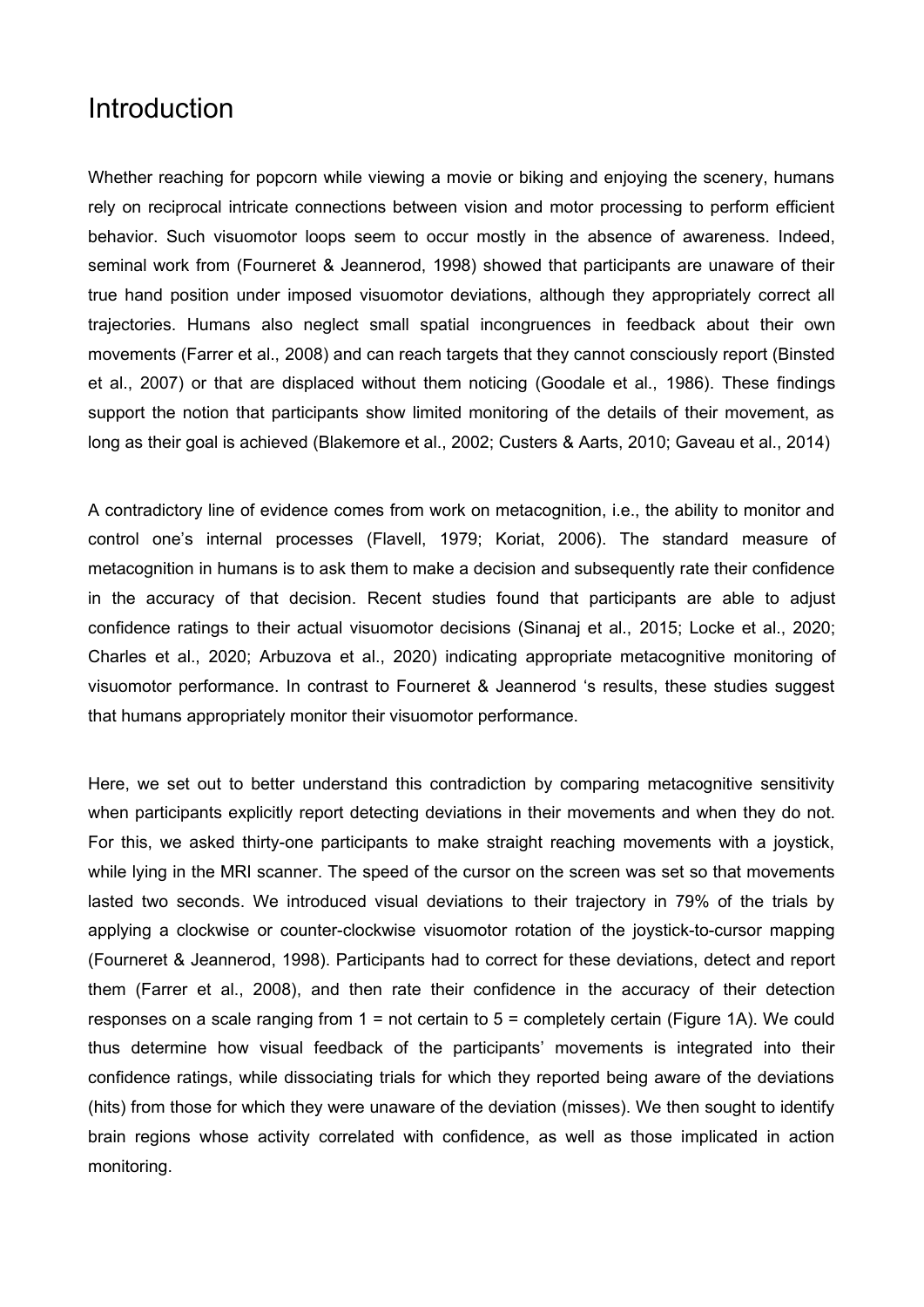# **Results**

#### **Participants correct for deviations**

For display purposes, we mirrored cursor trajectories for rightward deviations and combined them with leftward deviations, as there was no effect of the side of the deviation on detection responses  $(t(5164) = 1.33, p = 0.18$ ; generalized linear mixed effect model with a binomial distribution). For both detected (hits) and undetected (misses) trials, all trajectories correctly ended on the target (Figure 1B) showing that participants always corrected for the experimentally induced deviations. Reconstructions of what trajectories would be without deviation showed clear corrective behavior for both hits and misses (Figure 1C). We also assessed the relation between joystick handle position (i.e. motor command) and cursor position (i.e. visual feedback). For this, we crosscorrelated cursor and joystick position vectors across every trial, averaged over trials and participants and found that the strongest correlation occurred with a lag of -0.53 s  $\pm$  0.01 s (Figure 1D). This latency was similar between deviated (-0.54 s  $\pm$  0.02) and non-deviated trials (-0.49 s  $\pm$  $0.07$ ; t(30) = -0.66, p = 0.51), confirming that participants corrected cursor position through joystick adjustments, irrespectively of the presence of a deviation.

#### **Detection responses rely partly on maximal cursor error**

A one-up/two-down staircase procedure titrated the angle of the deviation to an average of 19.87°  $\pm$  1.93, leading to 67.2%  $\pm$  1.6 correctly detected deviations (d' = 1.60  $\pm$  0.12). Participants were conservative in their response (c =  $0.33 \pm 0.07$ , t(30) = 4.86; p < 0.001) and made only few false alarms (7  $\pm$  1 trials corresponding to 17.4%  $\pm$  2.8% of non-deviated trials). For deviated trials, small variations in the imposed deviation angle due to the staircase procedure had no effect on detection responses (t(5164) = 1.22,  $p = 0.22$ ).

When analyzing data over time, we used the horizontal distance between the traced trajectories and the midline as an (unsigned) measure of cursor error (Figure 1E). We then regressed detection responses using cursor error and trial deviation (deviated vs. non-deviated) as fixed effects (generalized mixed effect models for every time point). We found an interaction effect during the first 0.89 s of the movement ( $p < 0.05$ ; corrected for false-discovery rate (FDR) over time; Figure 1E), showing that during this time, the relation between detection responses and cursor error depended on whether the trials were deviated or not. Furthermore, there was a main effect of cursor error without an interaction in a time window ranging from 0.90 s to 1.64 s after movement onset (p < 0.05), suggesting that during this part of the movement, cursor error had an equal influence on detection responses, independently of whether the trial was deviated or not. There was an effect of deviated trials during the whole movement (p < 0.001), as this factor did not depend on time. It is worth noticing that cursor error peaked at inconsistent latencies across trials. We thus compared the best model (over time) with a single model using the *maximal* cursor error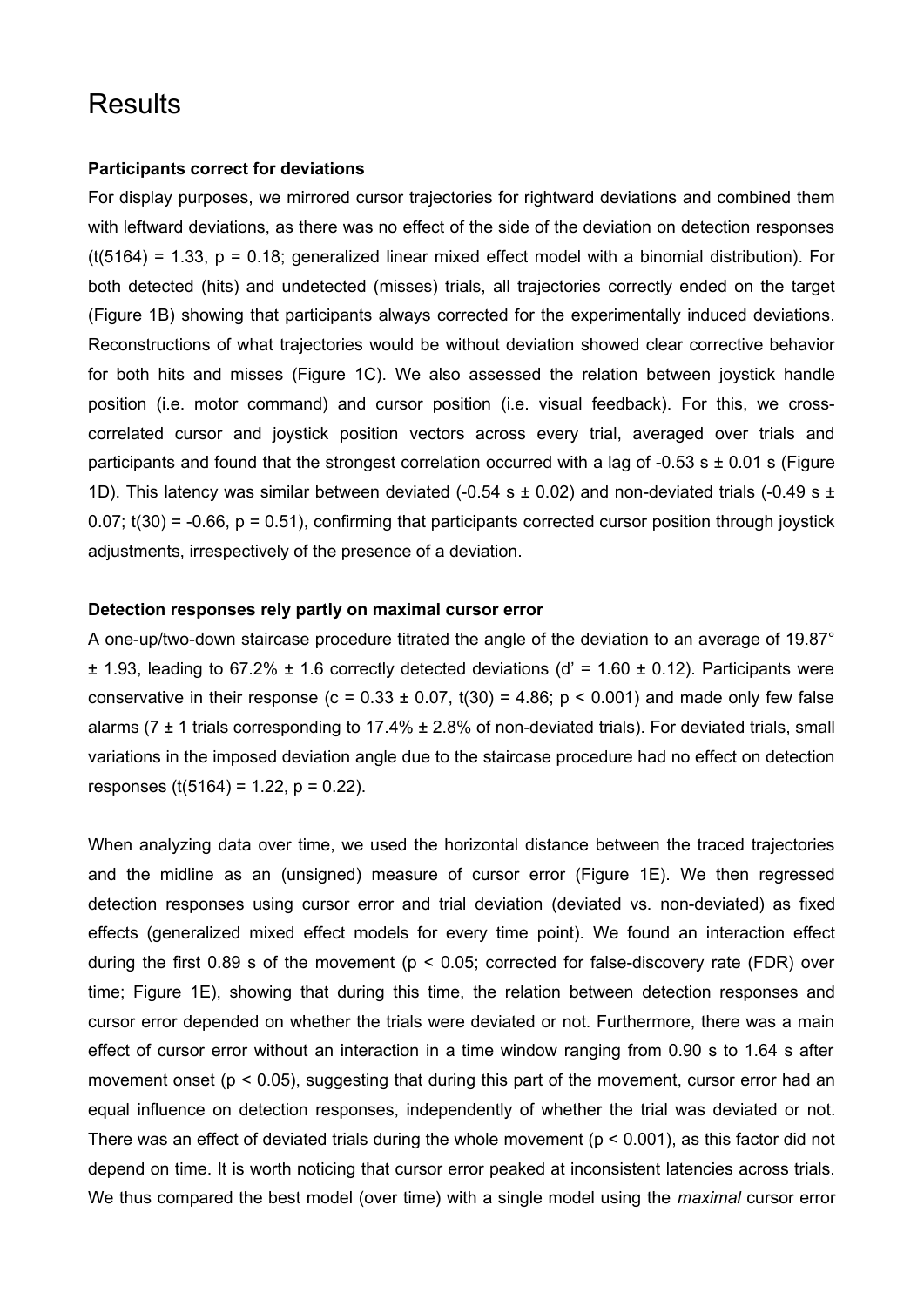over time. The latter fitted the detection responses better (Deviance Information Criterion (DIC) relative decrease: 1.72 %; adjusted  $R^2$  = 0.79). The main effects for this model remained significant (maximal error:  $t(6403) = 5.31$ ; p < 0.001; deviated trials:  $t(6403) = 7.49$ ; p < 0.001) but there was no interaction (t(6403) = -1.32;  $p = 0.18$ ), confirming that introducing deviations does not change the way visual feedback (quantified by maximal cursor error) is integrated into detection responses, but significantly biases detection (deviated trials are more correctly reported). Interestingly, the main effect of deviation suggests that participants possibly relied on some proxy to the deviations not contained in the visual feedback information alone.



*Figure 1. Experimental paradigm and detection responses. A) Participants started every trial by using the joystick to bring a visible cursor (red triangle) to a target (circle) on top of the screen. A deviation was applied to the cursor in 79% of the trials, titrated so as to reach 71% of detection accuracy. After reaching the target, participants reported whether the cursor was deviated or not (detection) and how confident they were about their answer. B) Trajectories of the cursor for correct rejections (green), false alarms (black), hits (blue) and misses (red). Note that deviations could be towards the left or the right, but right deviation trials are mirrored and pooled with left trials for display purposes. C) Generated trajectories obtained by recomputing the cursor position had there been no deviation for hits (blue) and misses (red). D) Cross-correlation between cursor error and joystick lateral position. The vertical arrow indicates the maximal cross-correlation (negative). E) Cursor error over time for hits (blue), misses (red), correct rejections (green) and false alarms (black). The significant (p < 0.05; FDR corrected) main effects of cursor error (respectively, of deviation) over time is depicted by the purple (respectively, grey) line; and the significant interaction effects between deviated trials and cursor error is depicted by the cyan line. F) Distributions of maximal cursor error for deviated (pink) and non-deviated (green) trials across participants (see Supplementary Figure 1 for distributions of individual participants). Inset: participants' observed (obs.) hit-rates (HR) where compared to theoretical (th.) hit-rates derived from a receiving operating characteristic analysis of these distributions (Supplementary Figure 2). The horizontal dashed line represents the hit-rate target of the staircase procedure (71%). In all panels, shaded areas indicate 95% confidence intervals.*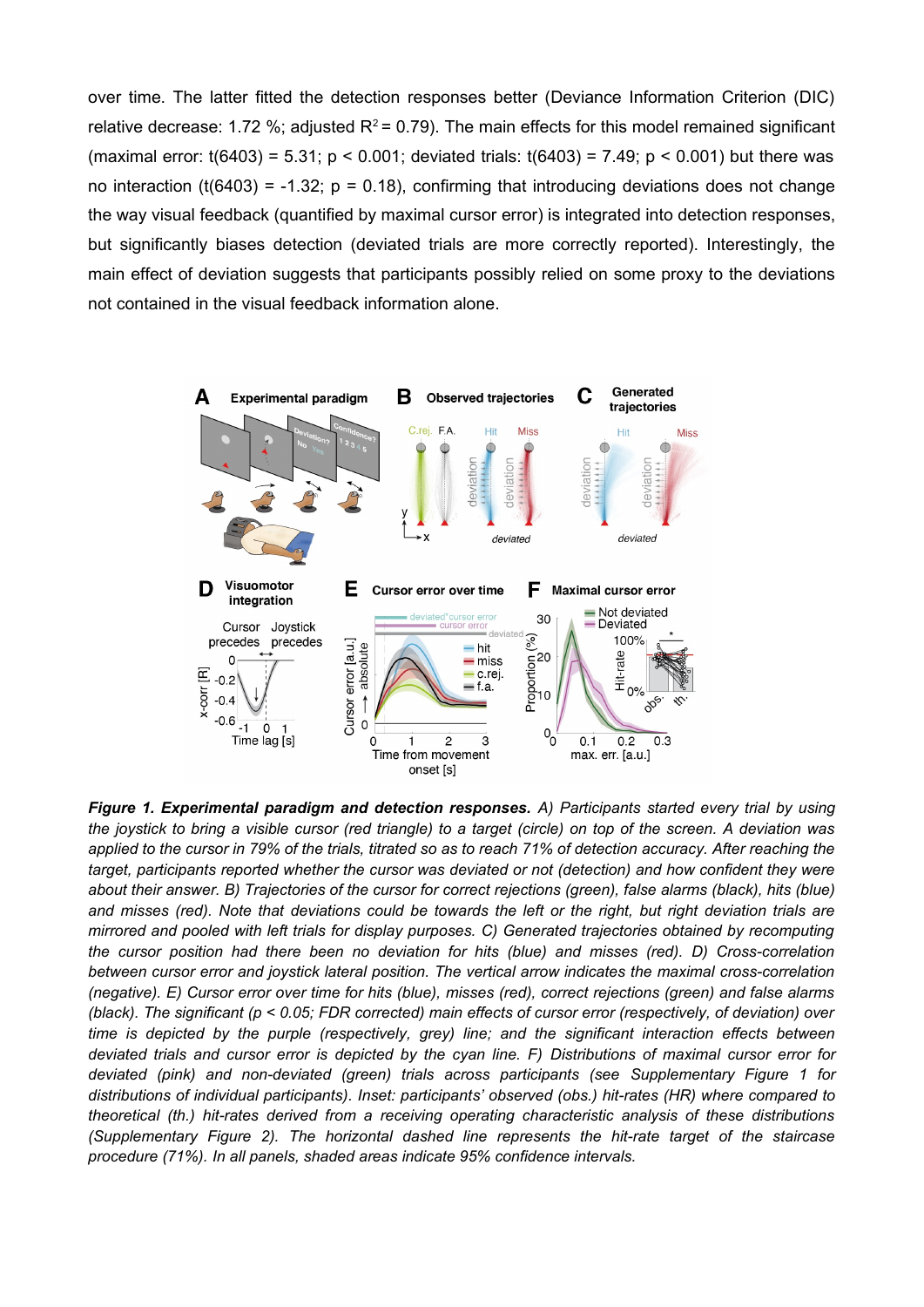To investigate this possibility further, we asked whether the maximal cursor error held enough information to explain detection performance. We attempted to decode deviated trials by setting a discrimination threshold on the maximal cursor error of individual participants (Figure 1F, Supplementary Figure 1), similarly to what participants would do if they were to rely only on visual feedback. We then selected the discrimination threshold that matched the observed false alarm rate and computed the theoretical hit-rate from the cursor error distribution (see Supplementary Figure 2 for the full receiving operating characteristic curve analysis). This theoretical hit-rate, corresponding to the theoretical performance that could be achieved using maximal cursor error alone was much lower (42 %  $\pm$  4) than the observed hit-rate (67%  $\pm$  2; t(30) = 5.16; p < 0.001; Figure 1F, inset), confirming that participants could not have reached the observed detection performance relying on visual feedback alone.

#### **Confidence also scales with cursor error and a proxy to deviation**

We then turned to confidence ratings. Average confidence was higher for hits  $(4.11 \pm 0.12)$  than for misses on deviated trials  $(3.69 \pm 0.13; t(30) = 2.79; p = 0.0091)$ , and even higher for correct rejections (4.63  $\pm$  0.09) compared to hits (t(30) = 3.91; p < 0.001; Figure 2A). We regressed confidence ratings and compared different models including various summary statistics of cursor error over time (Figure 2B). We hereafter report the best model in terms of DIC, obtained by adding a predictor for maximal cursor error over time (max. err.) and for deviated trials. This model resulted in a 5.7 % relative decrease in DIC compared to a model including only the detection response regressor (Figure 2C; adjusted  $R^2 = 0.29$ ). The deviated trials x response interaction effect was significant (t(6399) = 6.13,  $p < 0.001$ ), suggesting that participants still relied on a proxy to deviation not fully explained by maximal cursor error alone. This result is supported by the fact that models including trial deviation fitted the data better (Figure 2C). Moreover, there was an interaction between deviated trials and maximal cursor error (t(6399) = 2.29,  $p = 0.022$ ) and between response and maximal cursor error (Figure 2D-E;  $t(6399) = 5.67$ ,  $p < 0.001$ ). There was no triple interaction between response, deviated trials and maximum cursor error (t(6399) = -1.81,  $p = 0.069$ ). Alternative models, such as including the cursor error at the onset of the deviation (onset err.), the average (signed) cursor position (avg. pos.) or the average of the cursor error (avg. err.) yielded lower improvements in relative DIC. These results show that participants rated their confidence by conditioning the maximal cursor error to their detection response, with a confidence bias for not deviated trials that was dependent on their response (e.g. more confident for correct rejections vs misses; less confident for false alarms vs. hits).

To better understand this relation between confidence and maximal cursor error, we fitted the data independently for deviated and non-deviated trials. We confirmed the interaction of response and maximal cursor error for both trial types (deviated:  $t(5162) = 6.30$ , p < 0.001; non-deviated:  $t(1237)$ = 5.24, p < 0.001). Importantly, and contrary to the hypothesis of limited monitoring, we also found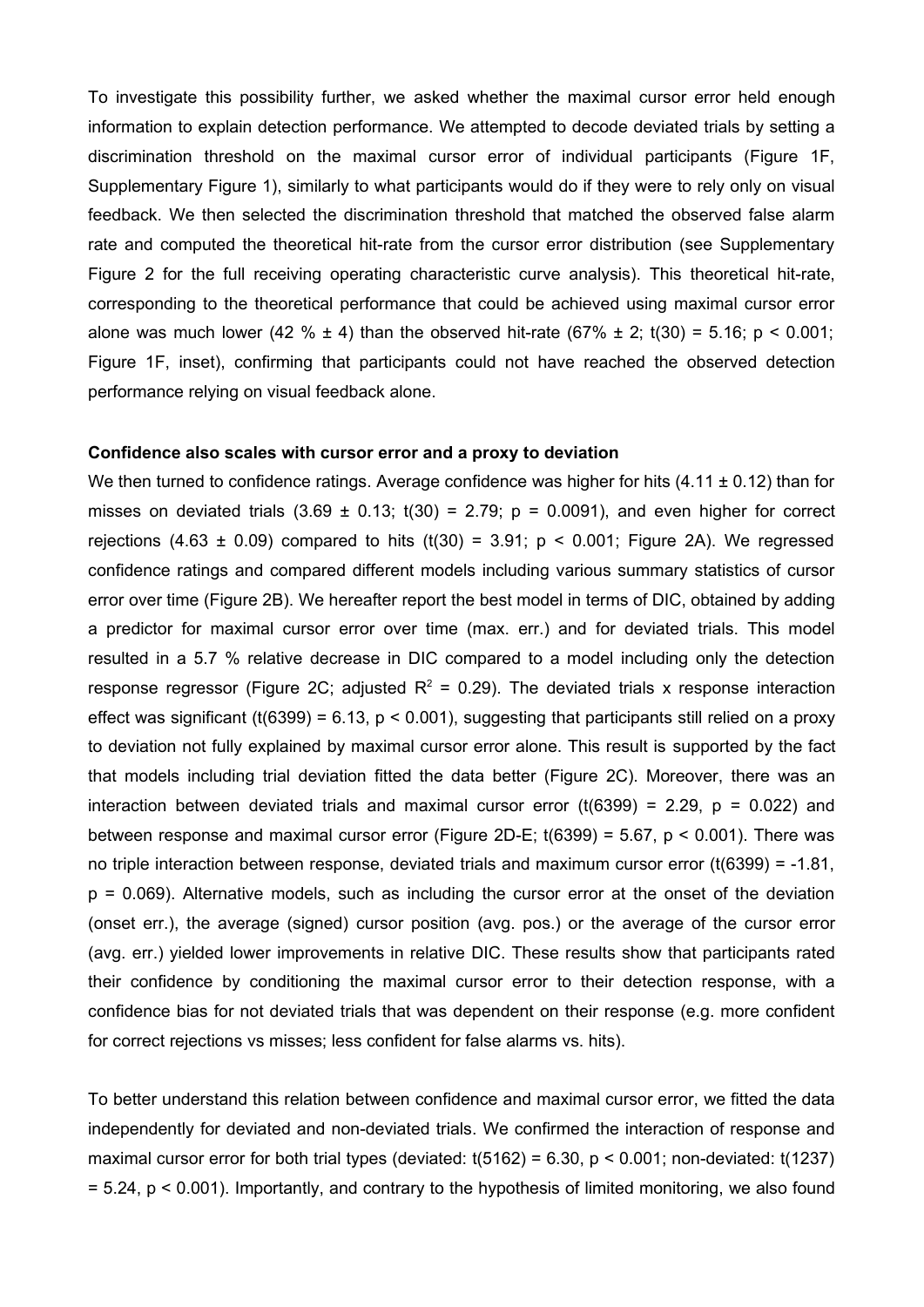that confidence was related to cursor error for all trial conditions (p < 0.01 for hits, misses, correct rejections, and false alarms). Together, these results show that confidence increases with maximal cursor error when participants report detecting the deviation but also decreases with maximal cursor error when participants do not report detecting the deviation, independently of whether the deviation was due to an experimental manipulation (e.g. during misses) or to their own intrinsic visuomotor variability (e.g. during correct rejections) (Figure 2D-E).

#### **Preserved metacognitive efficiency for unreported deviations**

Finally, to confirm that participants correctly monitored their visuomotor actions, we measured their ability to use information available to the detection response in their confidence. For this, we fitted a response-specific hierarchical Bayesian model based on signal detection theory (Fleming, 2017; Maniscalco & Lau, 2014) which estimates metacognitive efficiency while controlling for task performance. This procedure estimates a meta-d' measure, namely the d' that would produce a similar distribution to that of the observed confidence ratings (Maniscalco & Lau, 2012). The output consists in the M-Ratio: a ratio between meta-d' and d', which quantifies metacognitive sensitivity, or how well information from first-order performance informs the metacognitive process. This analysis revealed a metacognitive efficiency of 0.96 for the "no" responses, indicating that participants used all information available to adjust their confidence ratings. Metacognitive sensitivity for "yes" responses was similar (0.99) confirming that reporting deviation does not improve metacognitive efficiency (Figure 2F).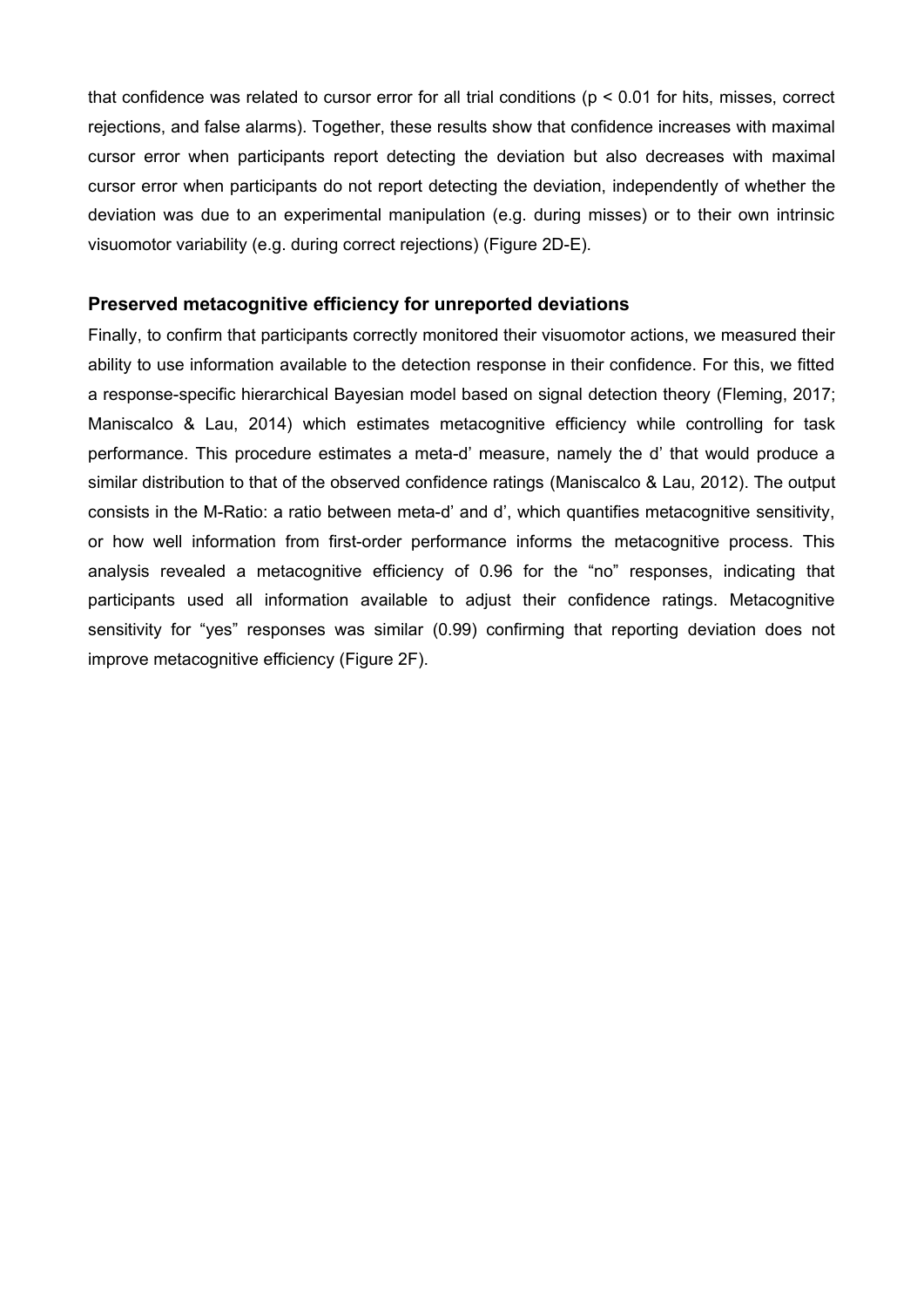

*Figure 2. Confidence ratings and metacognition. A) Distribution of confidence ratings for hits (blue), misses (red) and correct rejections (green). Each point represents the data of one participant. B) Schematic depiction of the four regressors used for the four confidence models tested: max. err.: maximal cursor error; onset. err: cursor error at the onset of the deviation; avg. pos.: cursor position (signed) averaged along the trajectory; avg. err.: cursor error (unsigned) averaged along the trajectory. C) Relative improvement in DIC (compared to a model with no cursor information) for models without (bar plot) and with (horizontal line) a 'deviated trial' predictor. Note that the max. err. model shows the largest improvement. D) Confidence for different percentiles of maximal cursor error (max. err.) for hits (blue), misses (red) and correct rejections (green). E) Fixed effects predictions of confidence for comparable levels of max. err. (normalized per participants) for hits (blue), misses (red), correct rejections (green) and false-alarms (black). F) Hierarchical Bayesian estimation of response-specific metacognitive sensitivity using the M-Ratio. Left: posterior probability for yes (blue) and no (red) responses Vertical lines show the mean M-Ratio and horizontal bars show the 95% confidence interval. Right: Single participant estimates of the M-Ratio. In all panels, shaded areas and whiskers indicate 95% confidence intervals.*

#### **BOLD correlates of deviation detection and maximal cursor error**

To investigate the neural substrate of the mechanisms described above, we used trial-by-trial measures (confidence, response, maximal cursor error and deviation angle) as parametric regressors to model the BOLD signal during each movement. All regressors showed only limited correlation (maximal absolute mean  $R = 0.41$ ), similar to previous fMRI studies on confidence (Fleming et al., 2018). We found increased activity in the right primary visual cortex when participants detected the deviations (regressor for yes responses > 0; Figure 3B; Table 1), while the opposite contrast did not yield activity above statistical threshold. We found that larger maximal cursor error (parametric regressor for maximal cursor error > 0) yielded widespread BOLD activity increases in visuomotor and subthalamic regions, as well as in the left insula, right mid-cingulate and inferior frontal gyrii and lateral anterior prefrontal cortex (aPFC; Figure 1B; Table 1). Smaller cursor error yielded no activity beyond the statistical threshold.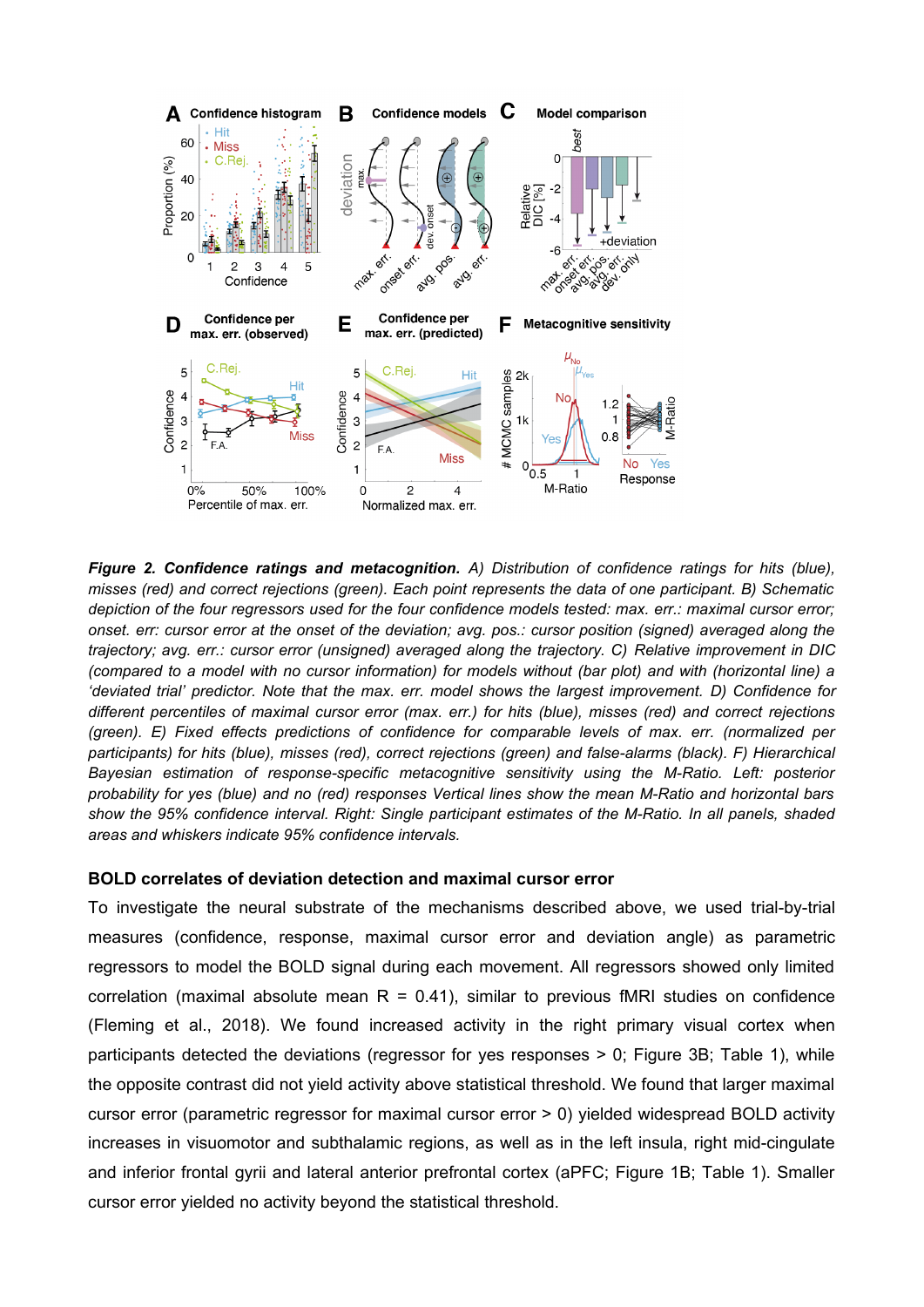| Table 1. Summary of whole brain regions' activation for response and maximal cursor error                                                         |         |                        |    |                                      |                                    |  |  |  |  |  |
|---------------------------------------------------------------------------------------------------------------------------------------------------|---------|------------------------|----|--------------------------------------|------------------------------------|--|--|--|--|--|
| <b>Brain region</b>                                                                                                                               | mm(xyz) | <b>MNI Coordinates</b> |    | <b>Cluster</b><br>extent<br>(voxels) | <b>Significance</b>                |  |  |  |  |  |
| Yes responses                                                                                                                                     |         |                        |    |                                      |                                    |  |  |  |  |  |
| Right primary visual cortex                                                                                                                       | 9       | -85                    | -8 | 602                                  | T= 6.64, $p_{\text{FWEC}}$ < 0.001 |  |  |  |  |  |
|                                                                                                                                                   |         |                        |    |                                      |                                    |  |  |  |  |  |
| High maximal cursor error                                                                                                                         |         |                        |    |                                      |                                    |  |  |  |  |  |
| Left primary motor cortex                                                                                                                         | -18     | $-22$                  | 64 | 3563                                 | $T = 8.18$ , $p_{FWEc}$ < 0.001    |  |  |  |  |  |
| Right inferior occipital gyrus                                                                                                                    | 45      | $-67$                  |    | 927                                  | T= 6.17, $p_{\text{FWEC}}$ < 0.001 |  |  |  |  |  |
| Left anterior insula                                                                                                                              | -30     | 20                     | 7  | 632                                  | T= 5.33, $p_{\text{FWEC}}$ < 0.001 |  |  |  |  |  |
| Right subthalamic region                                                                                                                          | 6       | -19                    | -5 | 285                                  | T= 5.26, $p_{\text{FWEC}}$ < 0.001 |  |  |  |  |  |
| Right lateral anterior prefrontal cortex                                                                                                          | 33      | 38                     | 22 | 229                                  | T= 5.13, $p_{\text{FWEC}}$ < 0.001 |  |  |  |  |  |
| Right mid-cingulate gyrus                                                                                                                         | 15      | $-19$                  | 37 | 106                                  | T= 4.98, $p_{\text{FWEc}}$ = 0.028 |  |  |  |  |  |
| Right inferior frontal gyrus                                                                                                                      | 48      | 29                     |    | 279                                  | T= 4.47, $p_{\text{FWEC}}$ < 0.001 |  |  |  |  |  |
| Left calcarine cortex                                                                                                                             | -12     | -85                    | -8 | 147                                  | $T = 4.41$ , $p_{FWEC} = 0.008$    |  |  |  |  |  |
| Left superior occipital gyrus                                                                                                                     | -21     | -79                    | 28 | 108                                  | T= 4.16, $p_{\text{FWEc}}$ = 0.026 |  |  |  |  |  |
|                                                                                                                                                   |         |                        |    |                                      |                                    |  |  |  |  |  |
| No surviving voxels for the contrasts: Low maximal error, No responses; $p_{FWEc} = p$ corrected for multiple<br>comparisons at the cluster level |         |                        |    |                                      |                                    |  |  |  |  |  |

**BOLD correlates of confidence**

We then turned to confidence and found that higher confidence (parametric regressor for confidence > 0) was related to increased bilateral ventral striatum activity, including the left amygdala (Figure 3C; Table 2). Lower confidence (parametric regressor for confidence < 0) was associated with increased activity in the left supplementary motor area (SMA), extending to the dorsal anterior cingulate cortex (dACC) and the left inferior and middle frontal gyri, as well as the right posterior parietal cortex (Figure 3D; Table 2).

| Table 2. Summary of whole brain regions' activation for confidence                     |                                      |       |                                      |              |                                      |  |  |  |  |
|----------------------------------------------------------------------------------------|--------------------------------------|-------|--------------------------------------|--------------|--------------------------------------|--|--|--|--|
| <b>Brain region</b>                                                                    | <b>MNI Coordinates</b><br>$mm$ (xyz) |       | <b>Cluster</b><br>extent<br>(voxels) | Significance |                                      |  |  |  |  |
| High confidence                                                                        |                                      |       |                                      |              |                                      |  |  |  |  |
| Right ventral striatum                                                                 | 12                                   | 5     | $-11$                                | 103          | $T=5.85$ , $p_{\text{FWEc}} = 0.040$ |  |  |  |  |
| Left amygdala                                                                          | $-21$                                | $-1$  | $-17$                                | 96           | T= 5.80, $p_{\text{FWEC}} = 0.049$   |  |  |  |  |
| <b>Extending in the ventral striatum</b>                                               | $-15$                                | 8     | $-14$                                |              | $T = 4.69$                           |  |  |  |  |
|                                                                                        |                                      |       |                                      |              |                                      |  |  |  |  |
| Low confidence                                                                         |                                      |       |                                      |              |                                      |  |  |  |  |
| Left dACC/SMA                                                                          | -6                                   | 14    | 49                                   | 221          | T=5.33, $p_{\text{FWEc}}$ = 0.002    |  |  |  |  |
| Left inferior frontal gyrus                                                            | $-51$                                | 20    | 4                                    | 119          | T=4.97, $p_{\text{FWEc}} = 0.024$    |  |  |  |  |
| Left middle frontal gyrus                                                              | $-33$                                | 8     | 37                                   | 134          | T=4.51, $p_{FWEC} = 0.016$           |  |  |  |  |
| Right posterior parietal cortex/angular gyrus                                          | 36                                   | $-49$ | 40                                   | 403          | T=5.43, $p_{FWEC}$ < 0.001           |  |  |  |  |
|                                                                                        |                                      |       |                                      |              |                                      |  |  |  |  |
| Abbreviations: dACC = dorsal anterior cingulate cortex; SMA = supplementary motor area |                                      |       |                                      |              |                                      |  |  |  |  |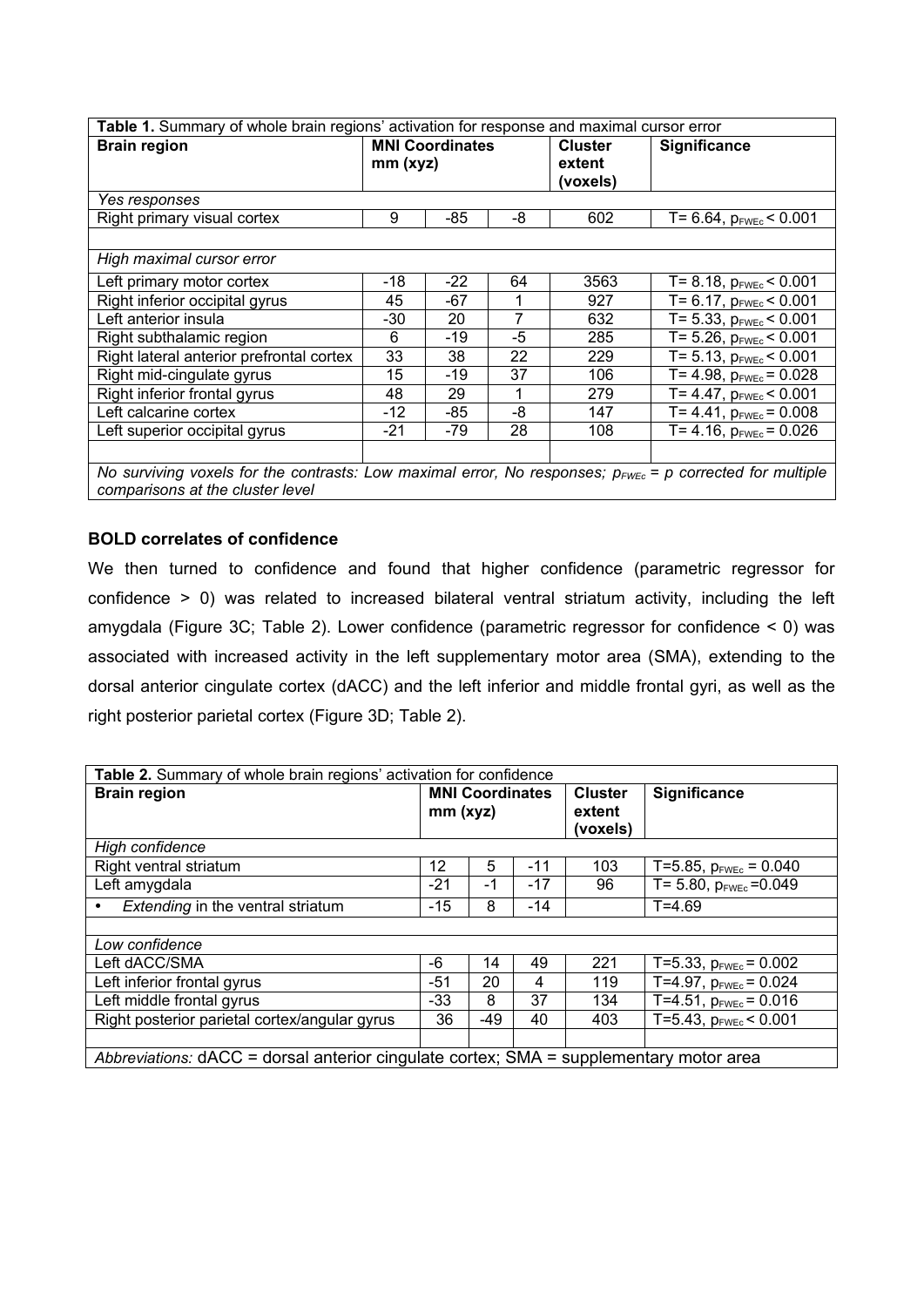

*Figure 3. Statistical maps of parametric modulation contrast for A) explicit detection (yes responses), B) high maximal cursor error, C) high confidence and D) low confidence. Note that colors represent different parametric regressors and are independent from Figure 1. Results are displayed at p < 0.001 uncorrected. aPFC: anterior prefrontal cortex; SMA: supplementary motor area; dACC: dorsal anterior cingulate cortex. IFG: inferior frontal gyrus. See text Tables 1 and 2 for other brain activations.* 

# **Discussion**

We studied the behavioral and neural correlates of confidence for the detection of visuomotor deviations. We show that although participants did not report a third of the deviations introduced experimentally in the trajectory of their movement, metacognitive efficiency was not impaired by this lack of awareness; participants optimally calibrated their confidence judgments to the accuracy of their detection responses even when they reported no deviations. Furthermore, model selection revealed that whether participants were aware of the deviation or not, they relied on a summary statistic of visual feedback (i.e. maximal cursor error) for which we report the hemodynamic correlates. Importantly, participants also relied on a proxy to the deviations showing that observed detection performance could not be achieved based on visual feedback alone. Finally, we extend in the visuomotor domain previous findings of neural correlates of perceptual confidence (Hebart et al., 2016; Morales et al., 2018; Pereira et al., 2020; Rouault & Fleming, 2020; Vaccaro & Fleming, 2018), namely, neural localization of high confidence in the ventral striatum and of low confidence in the medial and lateral frontal cortex as well as in the posterior parietal cortex. However, we show that the aPFC, a region extensively linked with perceptual metacognition, modulates its activity as a function of visual feedback but not of confidence.

In our task, detection performance was kept fixed through an adaptive staircase procedure and the resulting small fluctuations in the angle of deviation had no significant effect on the detection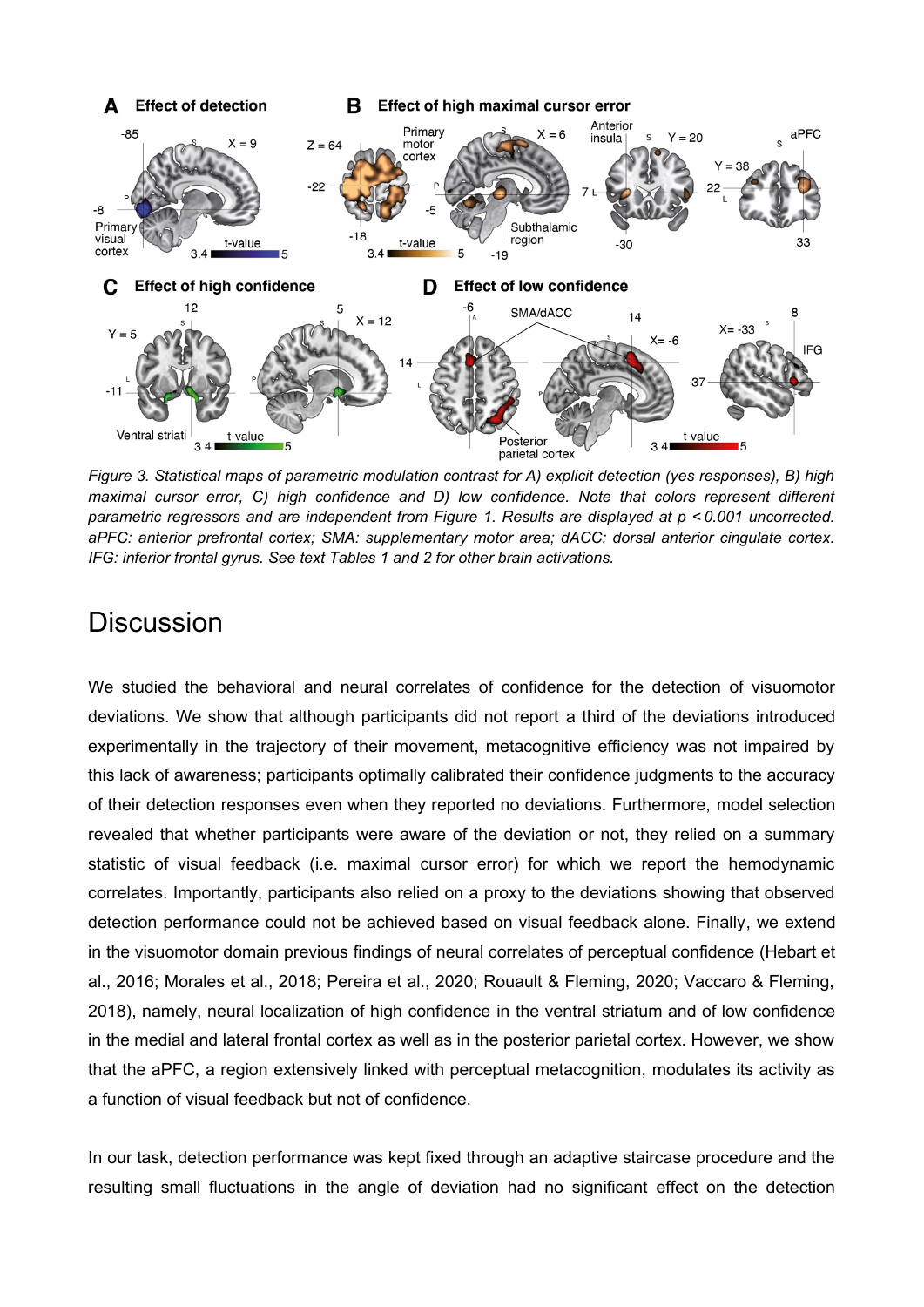responses, allowing us to examine confidence fluctuations independently from performance effects. We found a delay of 0.53 s between the joystick angle (*what the hand is doing)* and the cursor position (*what the eyes are seeing)*. These visuomotor correlations show that participants performed the task as required considering their joystick corrections where related to prior deviations in the trajectory. This delay was comparable between deviated and not deviated trials, showing that participants corrected externally – imposed deviations similarly to endogenous (i.e. internally-produced) errors in the non-deviated trajectories (e.g. Pereira et al., 2017).

In terms of detection responses, we found that participants report a deviation when their cursor error was high (hits and false-alarms) and to not report it when their cursor error was low (misses and correct rejections). However, we also found a significant effect of deviation *per se*. When comparing the amount of information contained in visual feedback and the detection performance, we found that participants could not possibly have relied on visual feedback alone. Other measures integrating cursor position over time yielded similar results. These findings suggest that to perform well at the task, participants must have at least partially relied on additional information, such as stemming from an internal model to compare their cursor position to a self-generated prediction, based on the efferent copy of their motor command (Kawato, 1999; Wolpert et al., 1995). The later assumption agrees well with past research on the sense of agency (Haggard, 2017). We therefore hypothesize that participants applied a strategy involving a weighted average of both the feedback prediction error and visual feedback monitoring for efficient task-based performance.

To further assess the extent to which participants monitor their actions, we examined participants' metacognitive sensitivity when they reported being unaware of the deviations that they successfully corrected. Surprisingly, metacognitive sensitivity was close to 1 for both aware and unaware deviations, suggesting that the evidence available for confidence was similar to that available for the detection report, i.e. no additional metacognitive noise (Maniscalco & Lau, 2012; Shekhar & Rahnev, 2021). Even though participants did not report some deviations, their confidence ratings still discriminated deviated from non-deviated trials in an optimal manner (considering the information available for detection). Moreover, when disentangling the factors influencing confidence, we found that confidence increased with maximal cursor error when participants reported the deviation and, crucially, decreased with maximal cursor error when participants did not report the deviation. This behavior reveals a judicious use of confidence, irrespective of the awareness of the deviation. Furthermore, participants also appeared to integrate in their confidence ratings additional information such as feedback prediction errors. We thus argue that participants have good monitoring of their motor actions, having access to at least a summary of their motor behavior for conservative detection and optimal confidence. Therefore, our findings question the notion of limited monitoring put forth by (Fourneret & Jeannerod, 1998) and others (Blakemore et al., 2002; Desmurget & Sirigu, 2009): participants are unaware of some deviations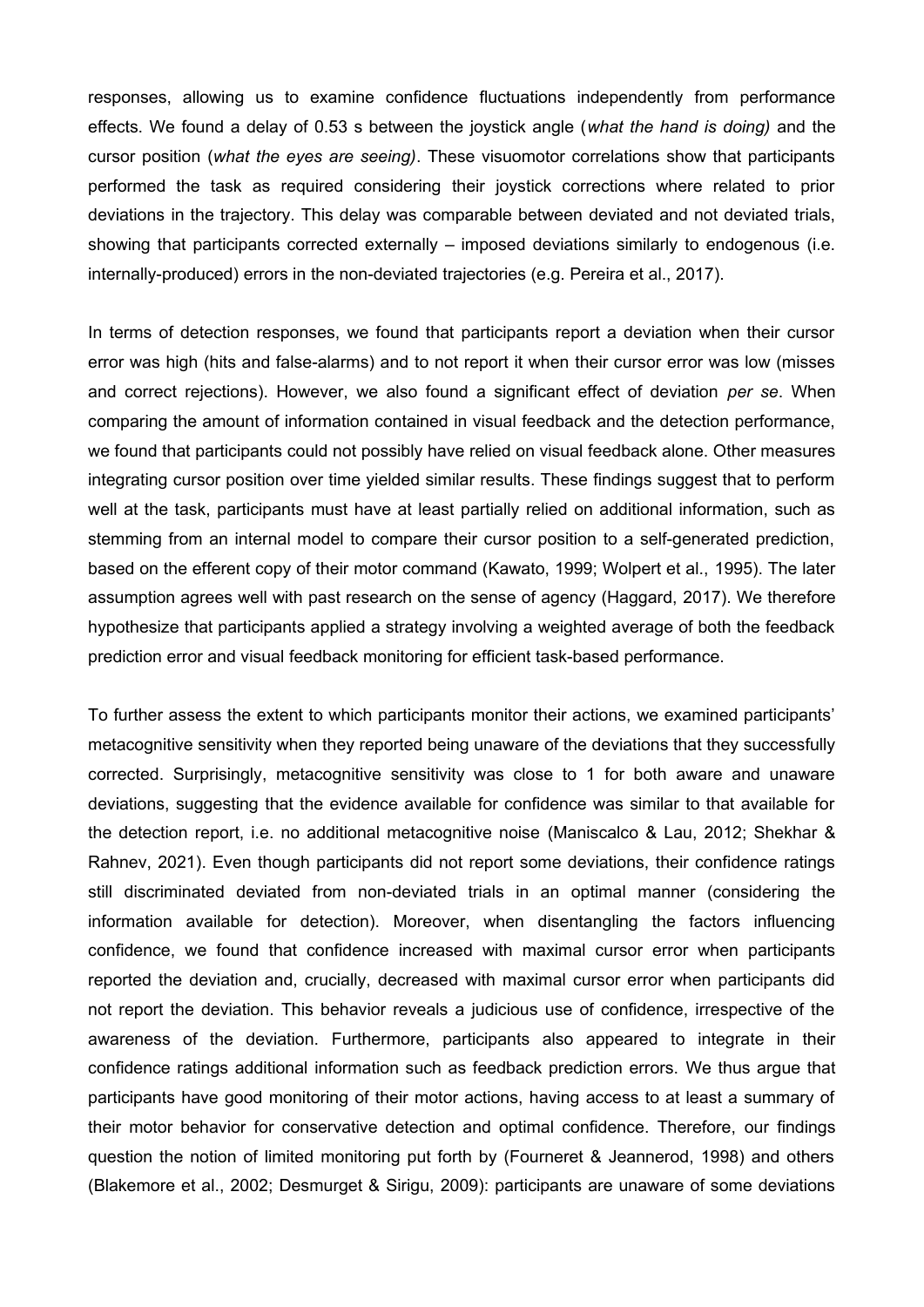that they correct, but they still have a 'feel' for their performance. A difference between Fourneret & Jeannerod's study and ours is that instead of asking participants to report on the true position of their hand, we asked them to report on the presence or absence of a deviation (as in Farrer et al., 2008). One speculative explanation is that participants are only able to monitor the magnitude of their feedback prediction errors, which would explain why they can optimally rate their confidence but not report the actual position of their hand.

Our result of preserved metacognition for "no" responses also sharply contrast with studies on visual perception which describe lower metacognition for unaware stimuli (Kanai et al., 2010; Mazor et al.,2020; Pereira et al., 2021). Considering that the nature of metacognitive inefficiency is still unknown (Shekhar & Rahnev, 2021), we can only speculate on why metacognitive performances does not decrease for unaware deviations in our study. Confidence for unaware stimuli was proposed to depend on monitoring attention instead of perceptual evidence (Kanai et al., 2010; Mazor et al., 2020). According to this view, confidence for aware and unaware stimuli is based on different mechanisms. In other studies, reduced metacognitive efficiency for unaware stimuli was modeled using a single mechanism (Kellij et al., 2021; Pereira et al., 2021), based on the fact that the variance of the noise and stimuli (signal) differ. It could thus also be possible that in our study, smaller differences in variances between the noise and the signal allow metacognition to be preserved for "no" responses.

At the neural level, our fMRI results showed extended BOLD activations for increasing maximal cursor error in sensorimotor regions (especially contralateral to the moving hand; all participants were right-handed), occipital, anterior prefrontal and insular cortices, subthalamic regions as well as in the mid-cingulate and inferior frontal gyrus. These results suggest the existence of widespread action-monitoring processes (Limanowski et al., 2017). The aPFC has been extensively linked to perceptual metacognition using voxel-based morphometry (Fleming et al., 2010), TMS (Rahnev et al., 2016; Shekhar & Rahnev, 2018) or lesion studies (Fleming et al., 2014). Surprisingly, although BOLD activity in this region was shown to relate negatively with confidence in previous fMRI studies (Fleming et al., 2012; Fleming et al., 2018; Mazor et al., 2020; Pereira et al., 2020), in our study, the variance of the BOLD signal in the aPFC was explained by the maximal cursor error rather than by the confidence regressor. This result implies that the aPFC might not be involved in confidence *per se (how confident am I in the accuracy of my decision)* but rather in monitoring the performance of our actions (*how well am I performing this reaching movement)*. This view is consistent with a recent fMRI study where activity in the aPFC was only related to confidence when participants enacted their decisions with a motor action but not when they covertly rated their confidence in someone else's decisions (Pereira et al., 2020). In line with our interpretation, patients with prefrontal lesions reported fewer deviations than healthy control despite similar corrective behavior using a similar task to ours (Slachevsky et al., 2001). In sum,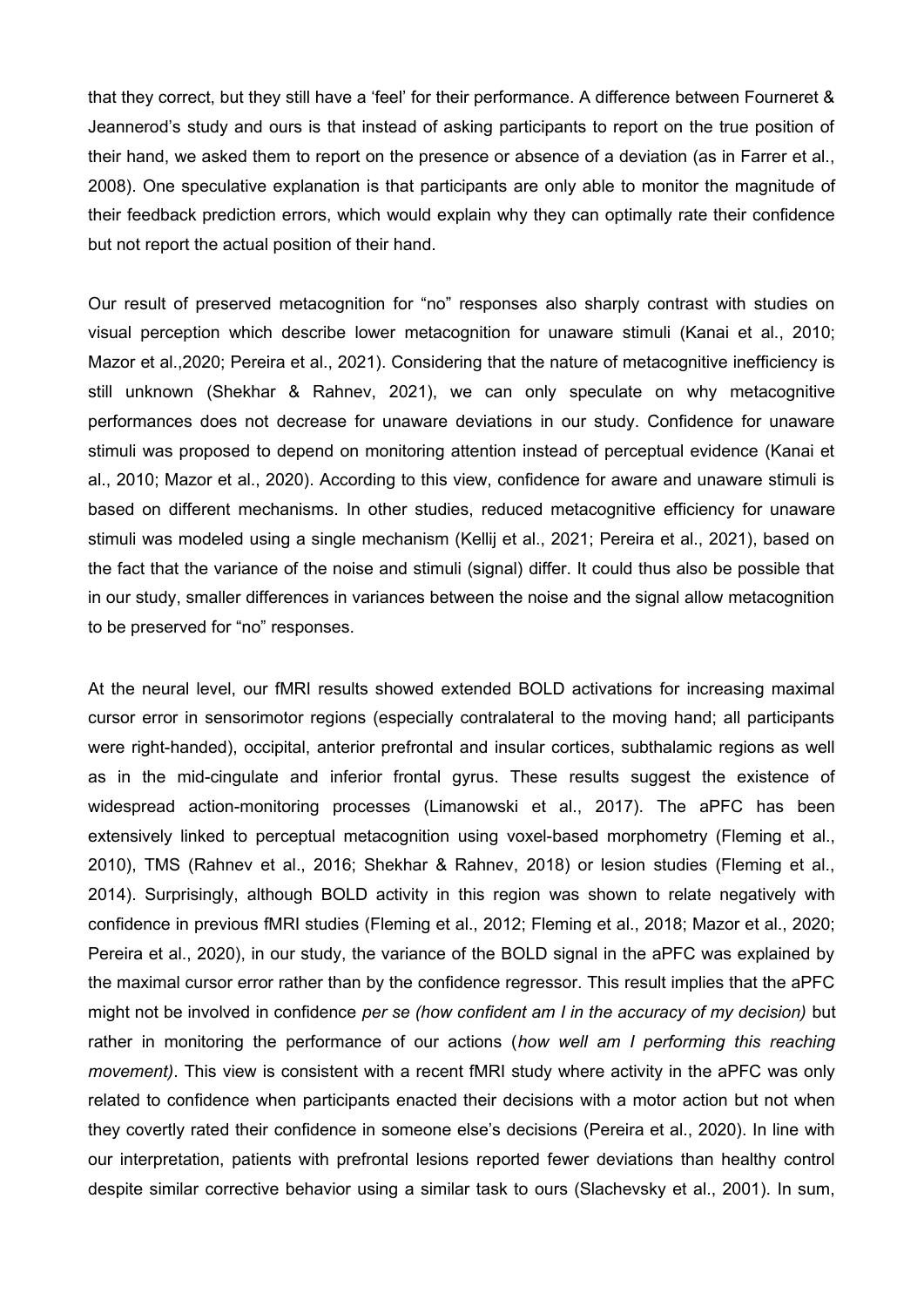our finding of increased aPFC activity during increased cursor error and not confidence thus pleads in favor of a novel role for the aPFC as a key region for monitoring action performance rather than the accuracy of decisions.

We found that low confidence related to activity in the medial frontal cortex, the left inferior and middle frontal gyri, and the right posterior parietal cortex, providing novel support in the visuomotor domain for fronto-parietal regions' role in metacognitive processes via graded confidence computation (Hebart et al., 2016; Morales et al., 2018; Pereira et al., 2020; Rouault & Fleming, 2020; Vaccaro & Fleming, 2018). High confidence in visuomotor decisions engaged the ventral striatum, also corroborating fMRI findings in the perceptual domain (Hebart et al., 2016; Guggenmos et al., 2016; Rouault et al., 2018; Mazor et al., 2020) or clinical obsessive-compulsive disorder cohorts undergoing deep brain stimulation (de Haan et al., 2015; further discussed in Kiverstein et al., 2019). Apart from its well-known involvement in reward-based learning (Daniel & Pollmann, 2014), the ventral striatum also computes pseudo-reward prediction errors – defined as reward predictions errors related to the subjectively perceived progress in a given task – rather than merely to external (e.g. monetary) reward (Westbrook et al., 2016). It has been shown that these pseudo-reward prediction errors bias choice behavior, even in the absence of monetary reward (Mas-Herrero et al., 2019). Our results can therefore easily be reconciled with a putative role of the ventral striatum for valuation information predicting reward (Schultz et al., 1992; Pagnoni et al., 2002; Daniel & Pollmann, 2014), whereby in the absence of feedback, the valuation information corresponds to confidence (Daniel & Pollmann, 2012). Taken together, our findings support a key role of the ventral striatum in monitoring decisional signals for confidence (Daniel & Pollmann, 2012; Hebart et al., 2016; Vaccaro & Fleming, 2018) that can be used to adapt subsequent behavior in absence of external feedback (Guggenmos et al., 2016). In keeping with this, confidence in a perceptual task in a large non-clinical sample was negatively correlated to apathy, a psychopathological manifestation of a reduction in goal-directed behavior (Roualt et al. 2018). Future research initiatives extending metacognition research in clinical populations manifesting with deficits of goal-directed behaviors (e.g. negative symptoms of schizophrenia) should prove useful to better dissect confidence contribution in the underlying pathophysiology.

To conclude, we uncovered a plausible mechanism for the monitoring of visuomotor deviations: participants base their detection and confidence reports on the monitoring of a summary statistic of the cursor position but also by possibly comparing visual feedback to self-generated predictions. We mapped this monitoring and correcting of the cursor position to an extended network of brain regions including the aPFC, shedding light on a different role for this region than simply tracking confidence, that is monitoring action performance. Importantly, although participants did report being unaware of some deviations, their confidence ratings were as informative of their performance as when they reported deviations and monitoring the same summary statistics. Our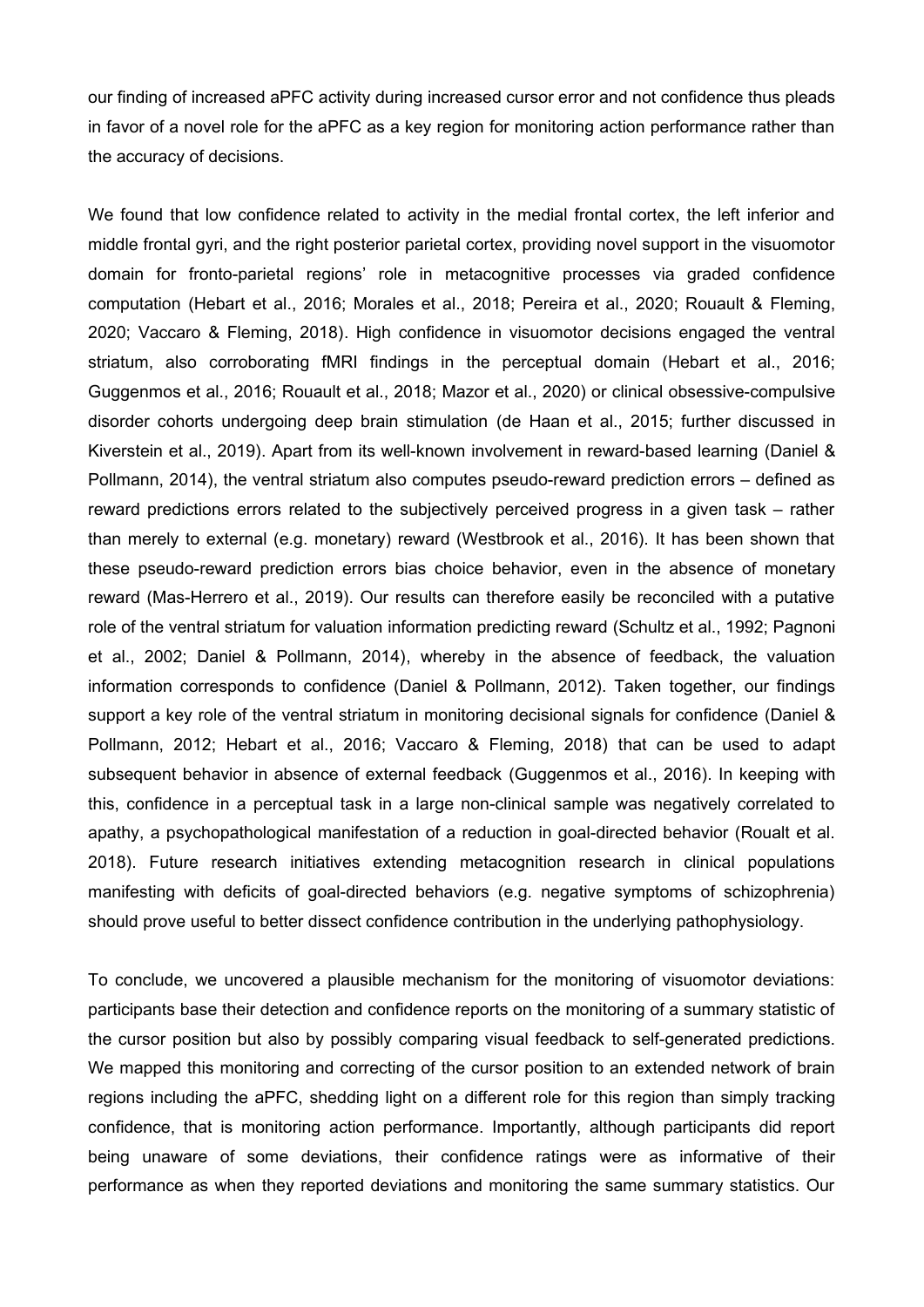results offer a plausible explanation for a paradox: that humans perform corrective actions in the absence of awareness but are good at attributing actions to themselves or to an external agent (Vignemont & Fourneret, 2004). Instead, we argue that even if participants are unaware of their corrections, they still can monitor their performance through some summary statistic. They only become aware that something is wrong when that summary statistic exceeds what could be expected from their own intrinsic motor variability. This has important implications as deficits in the awareness of action have been extensively linked to psychiatric diseases (Blakemore & Frith, 2003) such as schizophrenia (Frith et al., 2000; Voss et al., 2010). Our methodology should catalyze future research efforts in the visuomotor domain assessing whether schizophrenia, or more generally, psychosis spectrum patients have a metacognitive deficit (Rouy et al., 2021). It will be important to examine whether these clinical populations employ the same mechanisms to compute confidence as we describe here, and if so, how deficits in such mechanisms can be mapped onto specific pathophysiologic dimensions (positive i.e. psychotic and negative i.e. amotivational symptoms).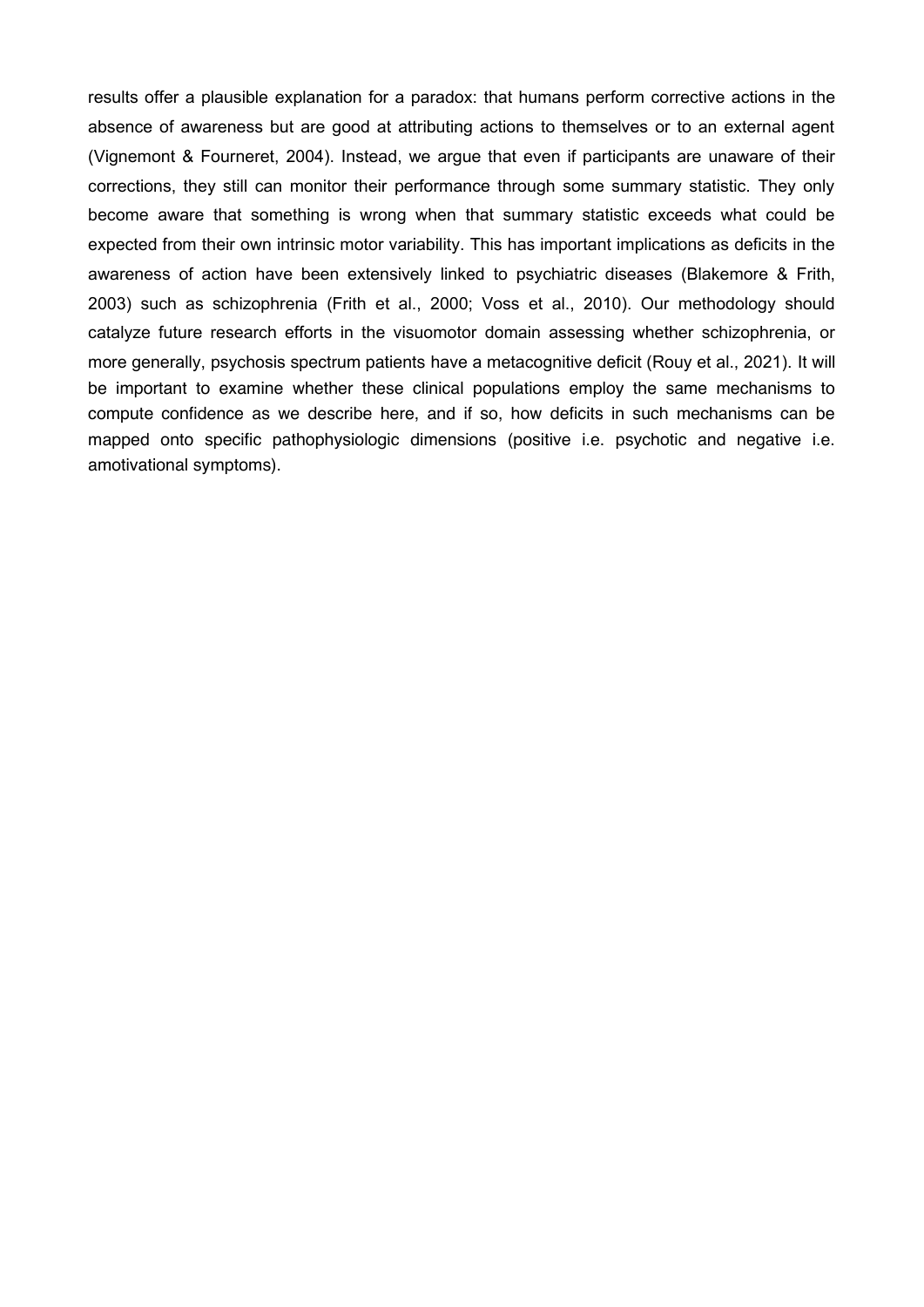# References

- Arbuzova, P., Peters, C., Röd, L., Koß, C., Maurer, H., Maurer, L. K., Müller, H., Verrel, J., & Filevich, E. (2020). *Measuring Metacognition of Direct and Indirect Parameters of Voluntary Movement* [Preprint]. Neuroscience.
- Bègue, I., Blakemore, R., Klug, J., Cojan, Y., Galli, S., Berney, A., Aybek, S., & Vuilleumier, P. (2018). Metacognition of visuomotor decisions in conversion disorder. *Neuropsychologia*, *114*, 251–265.
- Binsted, G., Brownell, K., Vorontsova, Z., Heath, M., & Saucier, D. (2007). Visuomotor system uses target features unavailable to conscious awareness. *Proceedings of the National Academy of Sciences*, *104*(31), 12669–12672.
- Blakemore, S.-J., Wolpert, D. M., & Frith, C. D. (2002). Abnormalities in the awareness of action. *Trends in Cognitive Sciences*, *6*(6), 237–242.
- Charles, L., Chardin, C., & Haggard, P. (2020). Evidence for metacognitive bias in perception of voluntary action. *Cognition*, *194*, 104041.
- Custers, R., & Aarts, H. (2010). The Unconscious Will: How the Pursuit of Goals Operates Outside of Conscious Awareness. *Science*, *329*(5987), 47–50.
- Daniel, R., & Pollmann, S. (2012). Striatal activations signal prediction errors on confidence in the absence of external feedback. *NeuroImage*, *59*(4), 3457–3467.
- Daniel, R., & Pollmann, S. (2014). A universal role of the ventral striatum in reward-based learning: Evidence from human studies. *Neurobiology of Learning and Memory*, *114*, 90–
- de Haan, S., Rietveld, E., Stokhof, M., & Denys, D. (2015). Effects of Deep Brain Stimulation on the Lived Experience of Obsessive-Compulsive Disorder Patients: In-Depth Interviews with 18 Patients. *PLOS ONE*, *10*(8), e0135524. [h](https://doi.org/10.1371/journal.pone.0135524)
- de Vignemont, F., & Fourneret, P. (2004). The sense of agency: A philosophical and empirical review of the "Who" system. *Consciousness and Cognition*, *13*(1), 1–19.
- Desmurget, M., & Sirigu, A. (2009). A parietal-premotor network for movement intention and motor awareness. *Trends in Cognitive Sciences*, *13*(10), 411–419. Farrer, C., Bouchereau, M., Jeannerod, M., & Franck, N. (2008). Effect of Distorted Visual Feedback on the Sense of Agency. *Behavioural Neurology*, *19*(1–2), 53–57.
- Filevich, E., Koß, C., & Faivre, N. (2020). Response-Related Signals Increase Confidence But Not Metacognitive Performance. *Eneuro*, *7*(3), ENEURO.0326-19.2020.
- Flavell, J. H. (1979). Metacognition and cognitive monitoring: A new area of cognitive- developmental Inquiry. *American Psychologist*, *34*(10), 906–911.
- Fleming, S. M., Weil, R. S., Nagy, Z., Dolan, R. J., & Rees, G. (2010). Relating Introspective Accuracy to Individual Differences in Brain Structure. *Science*, *329*(5998), 1541–1543.
- Fleming, S. M., Huijgen, J., & Dolan, R. J. (2012). Prefrontal Contributions to Metacognition in Perceptual Decision Making. *Journal of Neuroscience*, *32*(18), 6117–6125.
- Fleming, S. M., Ryu, J., Golfinos, J. G., & Blackmon, K. E. (2014). Domain-specific impairment in metacognitive accuracy following anterior prefrontal lesions. *Brain*, *137*(10), 2811–2822.
- Fleming, S. M. (2017). HMeta-d: Hierarchical Bayesian estimation of metacognitive efficiency from confidence ratings. *Neuroscience of Consciousness*, *2017*(1).
- Fleming, S.M. *et al.* (2018) Neural mediators of changes of mind about perceptual decisions. *Nat Neurosci* 21, 617–624
- Fourneret, P., & Jeannerod, M. (1998). Limited conscious monitoring of motor performance in normal subjects. *Neuropsychologia, 36(11)*, 1133-1140.
- Frith, C. (2000). Explaining the symptoms of schizophrenia: Abnormalities in the awareness of action. *Brain Research Reviews*, *31*(2–3), 357–363.
- Galvin, S. J., Podd, J. V., Drga, V., & Whitmore, J. (2003). Type 2 tasks in the theory of signal detectability: Discrimination between correct and incorrect decisions. *Psychonomic Bulletin & Review*, *10*(4), 843–
- Gaveau, V., Pisella, L., Priot, A.-E., Fukui, T., Rossetti, Y., Pélisson, D., & Prablanc, C. (2014). Automatic online control of motor adjustments in reaching and grasping. *Neuropsychologia*, *55*, 25–40.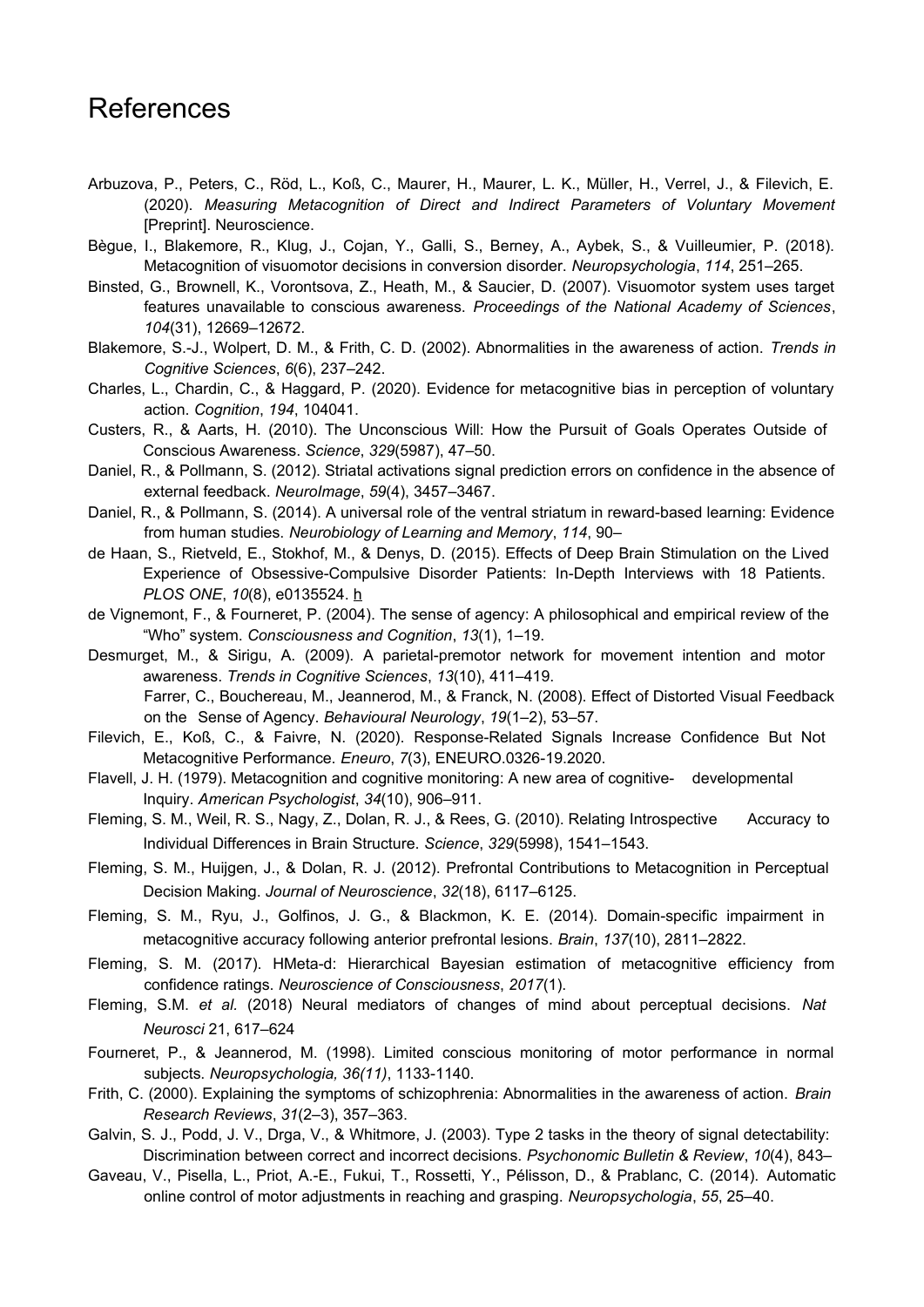- Goodale, M. A., Pelisson, D., & Prablanc, C. (1986). Large adjustments in visually guided reaching do not depend on vision of the hand or perception of target displacement. *Nature*, *320*(6064), 748–750.
- Grimaldi, P. *et al.* (2015) There are things that we know that we know, and there are things that we do not know we do not know: Confidence in decision-making. *Neuroscience & Biobehavioral Reviews* 55, 88–97
- Guggenmos, M., Wilbertz, G., Hebart, M. N., & Sterzer, P. (2016). Mesolimbic confidence signals guide perceptual learning in the absence of external feedback. *ELife*, *5*, e13388.
- Haggard, P. (2017). Sense of agency in the human brain. *Nature Reviews Neuroscience*, *18*(4), 196–207.
- Hebart, M. N., Schriever, Y., Donner, T. H., & Haynes, J.-D. (2016). The Relationship between Perceptual Decision Variables and Confidence in the Human Brain. *Cerebral Cortex*, *26*(1), 118–130.
- Huettel, S. A., & McCarthy, G. (2001). Regional Differences in the Refractory Period of the Hemodynamic Response: An Event-Related fMRI Study. *NeuroImage*, *14*(5), 967–976.
- Kanai, R., Walsh, V., & Tseng, C. (2010). Subjective discriminability of invisibility: A framework for distinguishing perceptual and attentional failures of awareness. *Consciousness and Cognition*, *19*(4), 1045–1057.
- Kawato, M. (1999). Internal models for motor control and trajectory planning. *Current Opinion in Neurobiology*, *9*(6), 718–727.
- Kellij, S., Fahrenfort, J., Lau, H., Peters, M. A. K., & Odegaard, B. (2021). An investigation of how relative precision of target encoding influences metacognitive performance. *Attention, Perception, & Psychophysics*, *83*(1), 512–524.
- Kiani, R., & Shadlen, M. N. (2009). Representation of Confidence Associated with a Decision by Neurons in the Parietal Cortex. *Science*, *324*(5928), 759–764.
- Kiverstein, J., Rietveld, E., Slagter, H. A., & Denys, D. (2019). Obsessive Compulsive Disorder: A Pathology of Self-Confidence? *Trends in Cognitive Sciences*, *23*(5), 369–372.
- Koriat, A. (2006). Metacognition and consciousness. In *The Cambridge Handbook of Consciousness* (Vol. 3, pp. 289–326).
- Levitt, H. (1971). Transformed Up-Down Methods in Psychoacoustics. The Journal of the Acoustical Society *of America*, *49*(2B), 467–477.
- Limanowski, J., Kirilina, E., & Blankenburg, F. (2017). Neuronal correlates of continuous manual tracking under varying visual movement feedback in a virtual reality environment. *NeuroImage*, *146*, 81–89.
- Locke, S. M., Mamassian, P., & Landy, M. S. (2020). Performance monitoring for sensorimotor confidence: A visuomotor tracking study. *Cognition*, 104396.
- Maniscalco, B., & Lau, H. (2012). A signal detection theoretic approach for estimating metacognitive sensitivity from confidence ratings. *Consciousness and Cognition*, *21*(1), 422–430.
- Maniscalco, B., & Lau, H. (2014). Signal Detection Theory Analysis of Type 1 and Type 2 Data: Meta-d′, Response-Specific Meta-d′, and the Unequal Variance SDT Model. In S. M. Fleming & C. D. Frith (Eds.), *The Cognitive Neuroscience of Metacognition* (pp. 25–66). Springer Berlin Heidelberg.
- Mas-Herrero, E. *et al.* (2019) The contribution of striatal pseudo-reward prediction errors to valuebased decision-making. *NeuroImage* 193, 67–74
- Mazor, M., Friston, K. J., & Fleming, S. M. (2020). Distinct neural contributions to metacognition for detecting, but not discriminating visual stimuli. *ELife*, *9*, e53900.
- Morales, J., Lau, H., & Fleming, S. M. (2018). Domain-General and Domain-Specific Patterns of Activity Supporting Metacognition in Human Prefrontal Cortex. *The Journal of Neuroscience*, *38*(14), 3534– 3546. https://doi.org/10.1523/JNEUROSCI.2360-17.2018
- Pagnoni, G., Zink, C. F., Montague, P. R., & Berns, G. S. (2002). Activity in human ventral striatum locked to errors of reward prediction. *Nature Neuroscience*, *5*(2), 97–98.
- Pereira, M., Sobolewski, A., & Millán, J. del R. (2017). Action Monitoring Cortical Activity Coupled to Submovements. *Eneuro*, *4*(5), ENEURO.0241-17.2017.
- Pereira, M., Faivre, N., Iturrate, I., Wirthlin, M., Serafini, L., Martin, S., Desvachez, A., Blanke, O., Van De Ville, D., & Millán, J. del R. (2020). Disentangling the origins of confidence in speeded perceptual judgments through multimodal imaging. *Proceedings of the National Academy of Sciences*, *117*(15), 8382–8390.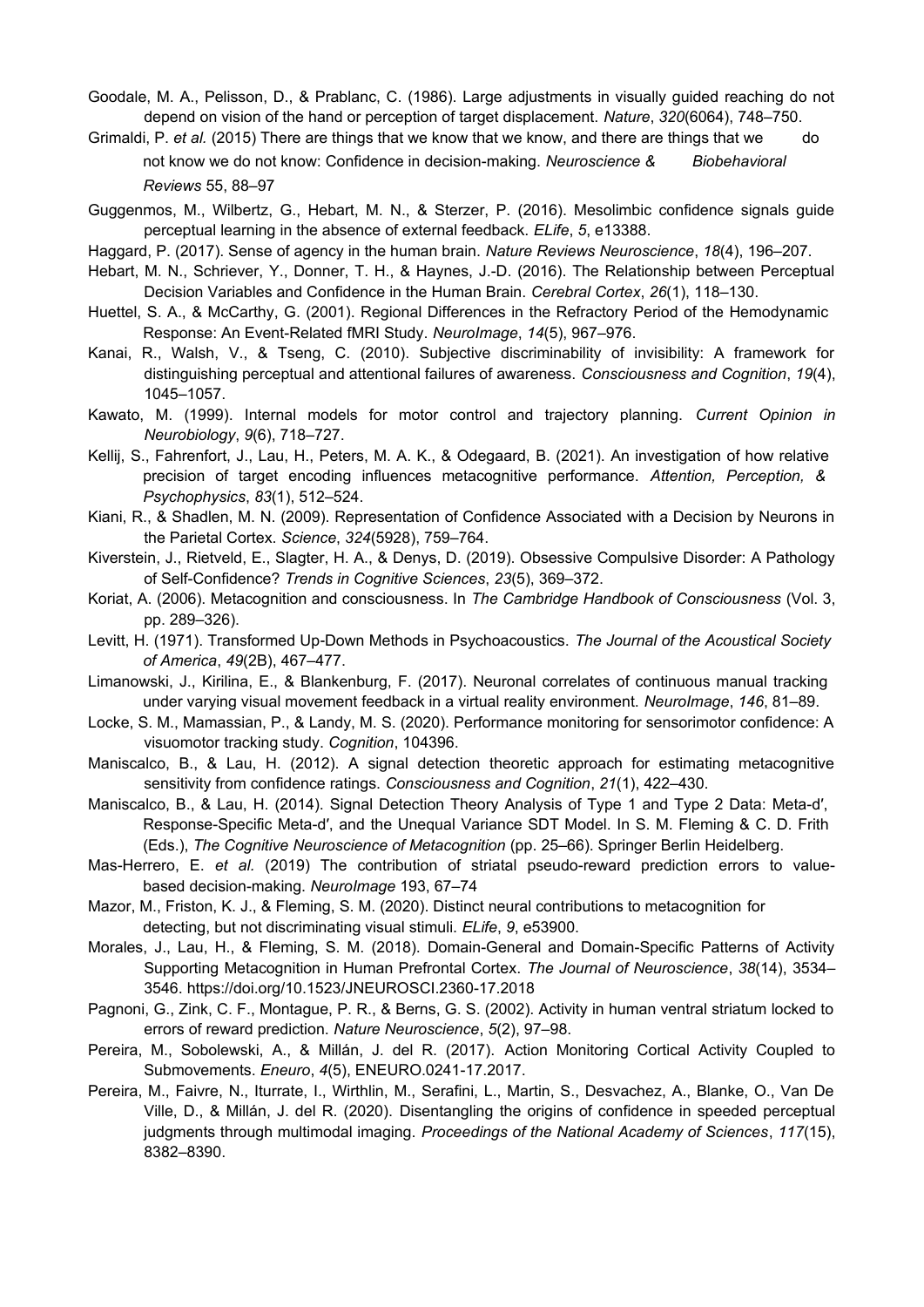- Pereira, M., Megevand, P., Tan, M. X., Chang, W., Wang, S., Rezai, A., Seeck, M., Corniola, M., Momjian, S., Bernasconi, F., Blanke, O., & Faivre, N. (2021). Evidence accumulation relates to perceptual consciousness and monitoring. *Nature Communications*, *12*(1), 3261.
- Rouault, M., Seow, T., Gillan, C. M., & Fleming, S. M. (2018). Psychiatric Symptom Dimensions Are Associated With Dissociable Shifts in Metacognition but Not Task Performance. *Biological Psychiatry*, *84*(6), 443–451.

Rouault, M., & Fleming, S. M. (2020). Formation of global self-beliefs in the human brain. *Proceedings of the National Academy of Sciences*, *117*(44), 27268–27276.

- Rouy, M., Saliou, P., Nalborczyk, L., Pereira, M., Roux, P., & Faivre, N. (2021). Systematic review and meta-analysis of metacognitive abilities in individuals with schizophrenia spectrum disorders. *Neuroscience & Biobehavioral Reviews*, S0149763421001329.
- Rahnev, D., Nee, D. E., Riddle, J., Larson, A. S., & D'Esposito, M. (2016). Causal evidence for frontal cortex organization for perceptual decision making. *Proceedings of the National* Academy of *Sciences*, *113*(21), 6059–6064.
- Rahnev, D., Desender, K., Lee, A. L. F., Adler, W. T., Aguilar-Lleyda, D., Akdoğan, B., Arbuzova, P., Atlas, L. Y., Balcı, F., Bang, J. W., Bègue, I., Birney, D. P., Brady, T. F., Calder-Travis, J., Chetverikov, A., Clark, T. K., Davranche, K., Denison, R. N., Dildine, T. C., … Zylberberg, A. (2020). The Confidence Database. *Nature Human Behaviour*, *4*(3), 317–325
- Shekhar, M., & Rahnev, D. (2018). Distinguishing the Roles of Dorsolateral and Anterior PFC in Visual Metacognition. *The Journal of Neuroscience*, *38*(22), 5078–5087.
- Shekhar, M., & Rahnev, D. (2021). Sources of Metacognitive Inefficiency. *Trends in Cognitive Sciences*, *25*(1), 12–23.
- Schultz, W., Apicella, P., Scarnati, E., & Ljungberg, T. (1992). Neuronal activity in monkey ventral striatum related to the expectation of reward. *The Journal of Neuroscience*, *12*(12), 4595–4610.
- Sinanaj, I., Cojan, Y., & Vuilleumier, P. (2015). Inter-individual variability in metacognitive ability for visuomotor performance and underlying brain structures. *Consciousness and Cognition*, *36*, 327– 337.
- Slachevsky, A., Pillon, B., Fourneret, P., Pradat-Diehl, P., Jeannerod, M., & Dubois, B. (2001). Preserved Adjustment but Impaired Awareness in a Sensory-Motor Conflict following Prefrontal Lesions. *Journal of Cognitive Neuroscience*, *13*(3), 332–340.
- Stanislaw, H., & Todorov, N. (1999). Calculation of signal detection theory measures. *Behavior Research Methods, Instruments, & Computers*, *31*(1), 137–149.
- Vaccaro, A. G., & Fleming, S. M. (2018). Thinking about thinking: A coordinate-based meta-analysis of neuroimaging studies of metacognitive judgements. *Brain and Neuroscience Advances*, *2*, 239821281881059.
- Westbrook, A. and Braver, T.S. (2016) Dopamine Does Double Duty in Motivating Cognitive Effort. *Neuron* 89, 695–710
- Wolpert, D., Ghahramani, Z., & Jordan, M. (1995). An internal model for sensorimotor integration. *Science*, *269*(5232), 1880–1882.
- Voss, M., Moore, J., Hauser, M., Gallinat, J., Heinz, A., & Haggard, P. (2010). Altered awareness of action in schizophrenia: A specific deficit in predicting action consequences. *Brain*, *133*(10), 3104–3112.
- Yeon, J., Shekhar, M., & Rahnev, D. (2020). Overlapping and unique neural circuits are activated during perceptual decision making and confidence. *Scientific Reports*, 13.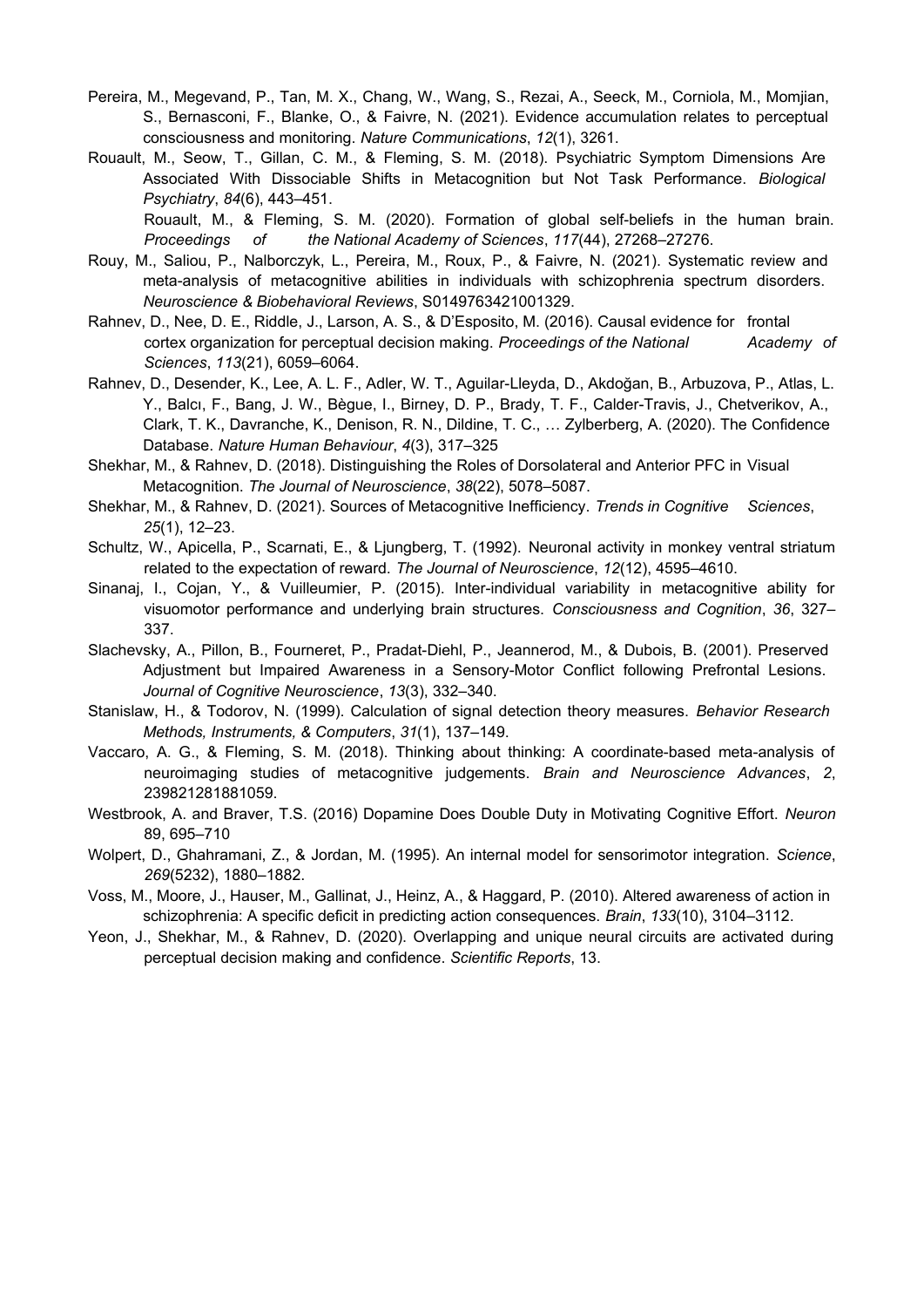# **Methods**

#### **Participants**

We recruited thirty-two healthy right-handed participants. One participant did not complete the experimental task, therefore, the final sample included 31 participants (age: 26 years ± 4.7). Participants gave written informed consent prior to the experiment and received 20 Swiss francs per hour as compensation. They had normal or corrected-to-normal vision and reported no neurological or psychiatric disorder. The study was approved by the Ethics Committee of the University of Geneva and University Hospitals of Geneva (CER:11- 214/NAC 11-077). All participants read and signed an informed consent form, and were screened for contraindications to MRI with a standard safety questionnaire. Structural analysis from this cohort has been already published (Sinanaj et al., 2015). Ten participants have been used as matched controls for a study on conversion disorders (Bègue et al., 2018).

#### **Experimental procedure**

We asked participants to perform a visuomotor conflict-inducing task (Bèque et al., 2018; Sinanaj et al., 2015) adapted from a classic paradigm from (Fourneret & Jeannerod, 1998; Farrer et al., 2008). After a short preparation period (white triangle became red, duration 1-2 seconds, jittered) participants had to push the joystick handle forward in order to start moving towards a centrally-located target in the upper section of the screen. After reaching the target, participants reported whether they noticed any externally originating deviations of their trajectory (detection report), and subsequently rated their confidence in their own judgment on a scale ranging from 1 = not certain to 5 = completely certain. Participants did not receive feedback about the accuracy of neither detection, nor confidence judgments. We encouraged participants to use the whole confidence scale. The experimental manipulation consisted in introducing deviations of the visual trajectory on the screen, towards either the right or left side. These deviations were gradually applied (0.3 s ramp), starting after participants reached a fixed distance from the starting point corresponding to 13% of the vertical distance between the initial cursor error and the final target. Participants were informed that these externally originating deviations would not occur all the time, however, when they occurred, participants had to correct for these deviations in order to reach the target. Right/leftward corrections were possible through right/left pushes of the joystick handle on the left or right, respectively. Participants selected "Yes" or "No" responses through joystick handle movements on the right and left, respectively, then pressing a button.

We asked participants to perform a training run outside the scanner, consisting of 30 non-deviated trajectories to familiarize them with the joystick and experimental environment. For each experimental session, we ran an adaptive staircase procedure (Levitt, 1971) that made the task more difficult after two consecutive correct responses by increasing the next deviation by 2.64°, but made it easier after an incorrect response by reducing the next deviation by 1°. After the training session, participants entered the scanner and performed a 'threshold' session of 80 trials in order to stabilize the staircase procedure (data not analyzed). After the threshold session, participants completed two experimental runs. A structural T1 image was acquired between these two runs. Overall, there were 208 trials (21% without trajectory deviation). Each trial lasted 11.5 s and was followed by a blank screen with a jittered duration (3 to 6 s).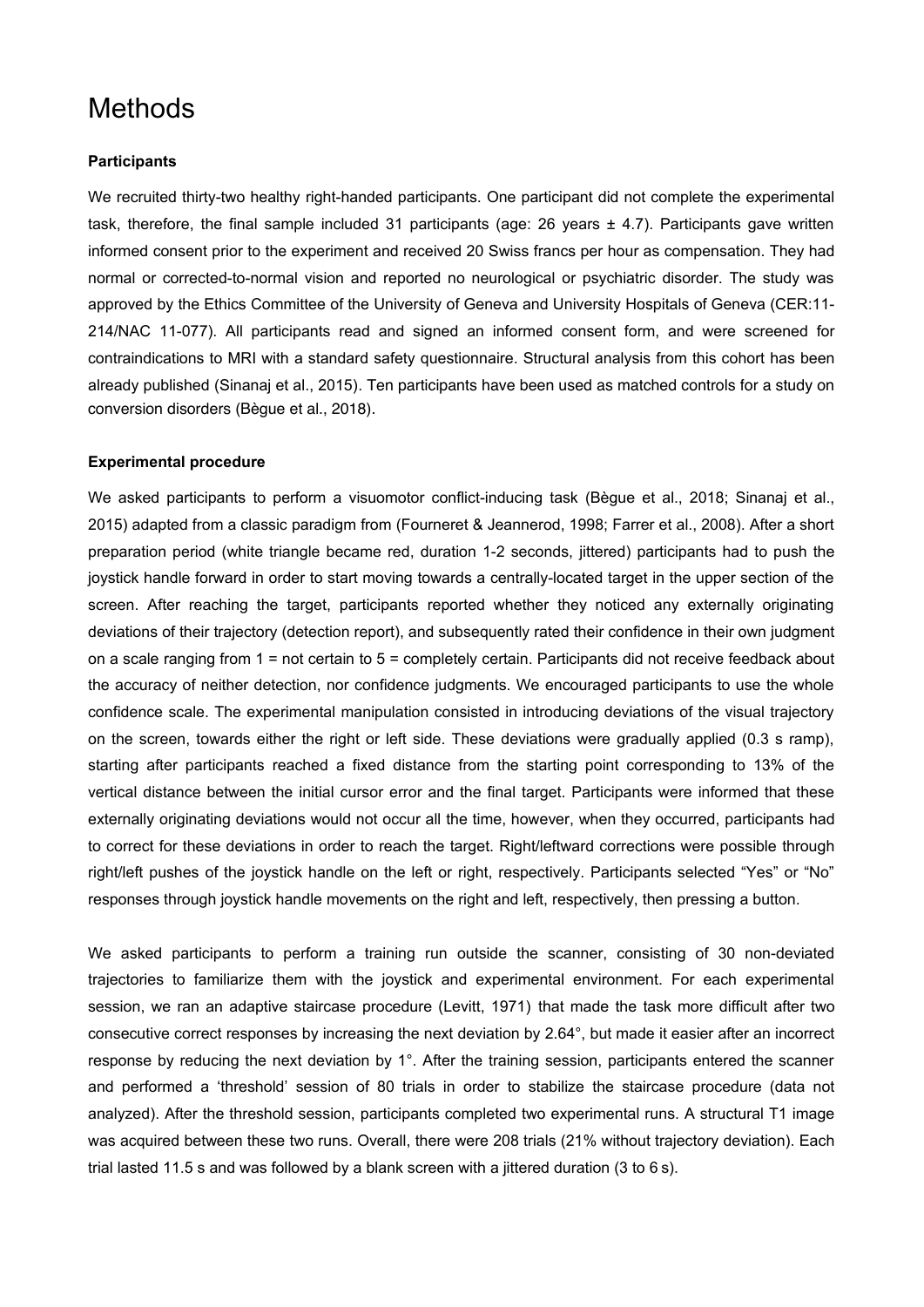#### **Behavioral analyses**

We excluded the first 80 trials until the adaptive staircase procedure converged. We defined a trial with a deviation that was reported as such by participants as a *hit* and as a *miss* in case it was not reported. A trial was a *correct rejection* when there was no deviation and participants correctly reported no deviation and a *false alarm* if participants reported a deviation. We grouped hits and false alarms into *"Yes"* responses and misses and correct rejections into *"No"* responses. We computed the sensitivity d' and criterion c using signal detection theory (Stanislaw & Todorov, 1999). *Cursor error* was defined as the horizontal distance between the cursor position and the midline between the starting point (triangle at a lower central position on the screen) and the target (top central position). We then defined the *maximal cursor error* (max. err.) as the maximum of the cursor error the course of a trial. To avoid selecting the last sample (that might not lead to a correction, we preferred the highest peak of the cursor error rather than the maximum. These only differed in an average of 5.84 ± 0.89 trials per participants and this choice did not affect the results. *Onset error* (onset err.) was defined as the cursor error at the onset of the deviation. We also defined the *average position* (avg. pos.) as the absolute value of the average position of the cursor with respect to the sagittal line (the later can be negative) as well as the *average cursor error* (avg. err.) as the average of the distance between the cursor and midline (always positive). A trial with a large deviation to the right followed by a large deviation to the left would thus have an average position close to zero but a high average cursor error.

To build two-dimensional histograms of the cursor trajectories (Figure 1B, C), we mirrored trajectories when the deviation was towards the right (only for hits and misses). We then computed two-dimensional histograms of the position of the cursor in all trials of a condition (hit, miss, correct rejection and false alarms) and normalized the resulting histograms by the number of trials in that condition. Finally, we averaged across participants. For statistics, we defined (generalized) linear mixed effect models to analyze detection responses and confidence ratings. To regress detection responses, we used a binomial distribution with a logistic link function. Inclusion of random effects was guided by model selection based on deviance information criterion and led to the inclusion of all factors and interactions as random effects. All statistical tests were two-tailed. To assess the amount of information in the visual feedback, we performed receiving operator characteristics analyses by sliding a criterion along the maximum cursor error while computing the true- and false-positive rate which we plotted in Supplementary Figure 2. We then searched for the criterion leading to the same false-positive (false-alarm) rate as found in the data and compared the corresponding true-positive rate (hit rate) to the one observed in the data.

For Figure 1D, we binned the maximal cursor error into five quantiles computed independently for each participant but for all conditions together. For Figure 1E, we normalized maximal cursor error by its standard deviation computed over all conditions. To estimate metacognitive sensitivity, we used the ratio between meta-d' (Maniscalco & Lau, 2014) and d' estimated using the response-specific version of the HMeta-d' toolbox (Fleming, 2017). We used the default parameters of three chains of 10'000 samples with 1'000 *burn in* samples for the MCMC procedures with no thinning. Visual inspection of MCMC and R hat values well under 1.1 indicated good convergence.